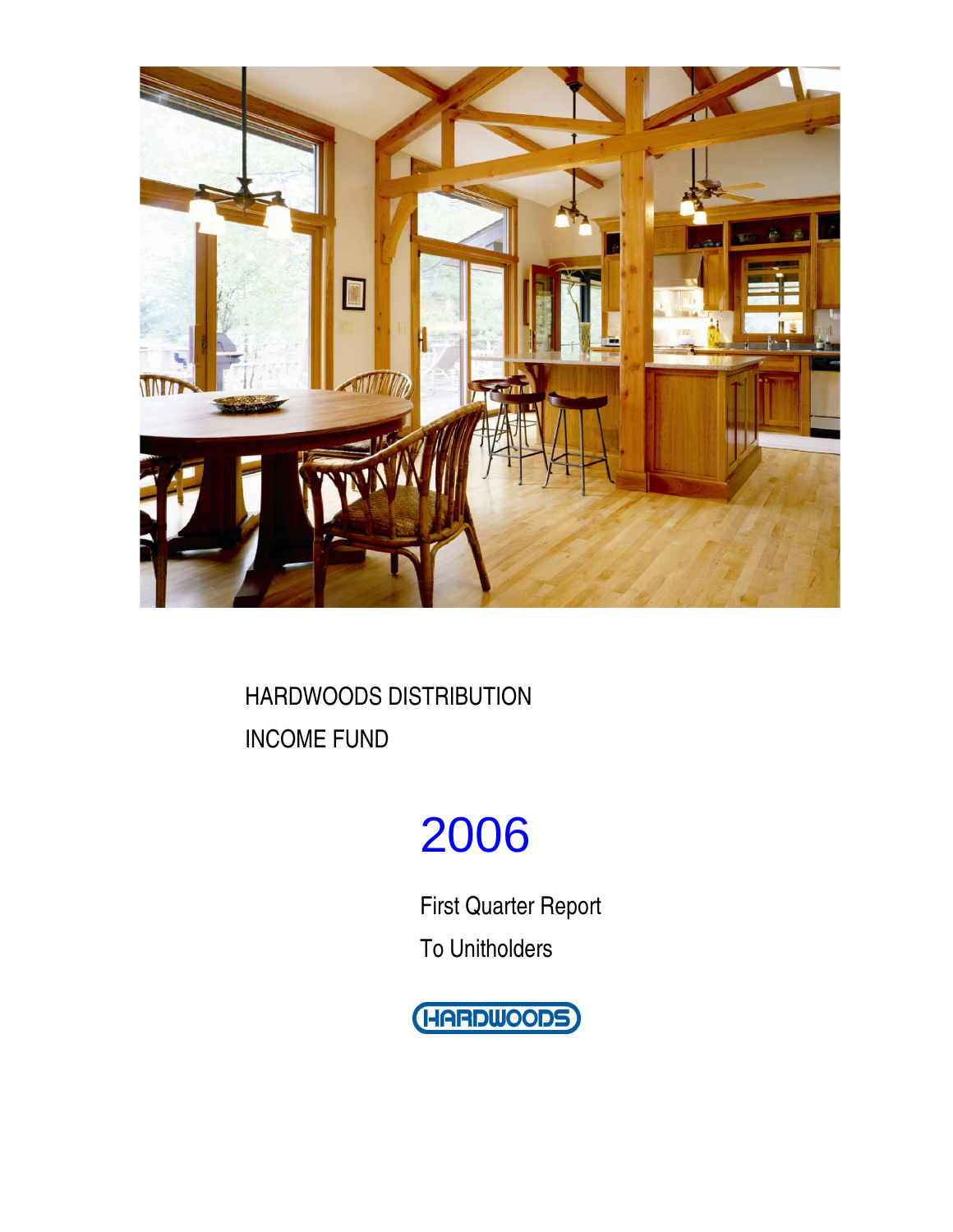### **About the Fund**

Hardwoods Distribution Income Fund (the "Fund") is an unincorporated open-ended limited purpose trust. The Fund was launched on March 23, 2004 with the completion of an initial public offering (IPO) of 14.4 million trust units ("Class A Units) at \$10 per unit. Net proceeds of the IPO were used to acquire an 80% interest in a hardwoods lumber and sheet goods distribution business ("Hardwoods" or the "Business") from the previous owners. The owners of the predecessor companies have retained a 20% interest in the Business in the form of Special Voting Units of the Fund and Class B Limited Partnership units of the Fund's operating subsidiaries ("Class B Units"), which together are exchangeable into Class A Units provided that the Fund achieves certain objectives.

Hardwoods Distribution Income Fund units trade on the Toronto Stock Exchange under the symbol HWD.UN. The Fund's performance depends on the performance of the Business.

### **About the Business**

Hardwoods has been providing quality lumber, hardwood plywood and specialty products to customers for over 45 years. People love hardwood and find many different ways to bring it into their lives. We sell hardwood lumber and sheet goods to industrial customers that use it to manufacture a wide variety of wood products. Whether in kitchen cabinets, doors and mouldings, furniture, or custom interior millwork, consumers place a higher value on products crafted from real wood. It's a preference that doesn't change with the whims of fashion. Demand for hardwood has remained remarkably stable decade after decade, in part because hardwood has no real substitute. There's a warmth to the look and touch of hardwood that no other material can match.

Today, we are one of the largest distributors of hardwood lumber and sheet goods in North America. Headquartered in Langley, British Columbia, we operate a network of 38 distribution centers organized into nine regional clusters. With a proven track record of strong financial performance, Hardwoods plays a critical role linking suppliers and customers in a highly fragmented industry. The Business is diversified by geographic markets served, product mix, and customer type. Touching many areas of the economy, demand for hardwoods typically remains balanced through a range of economic conditions.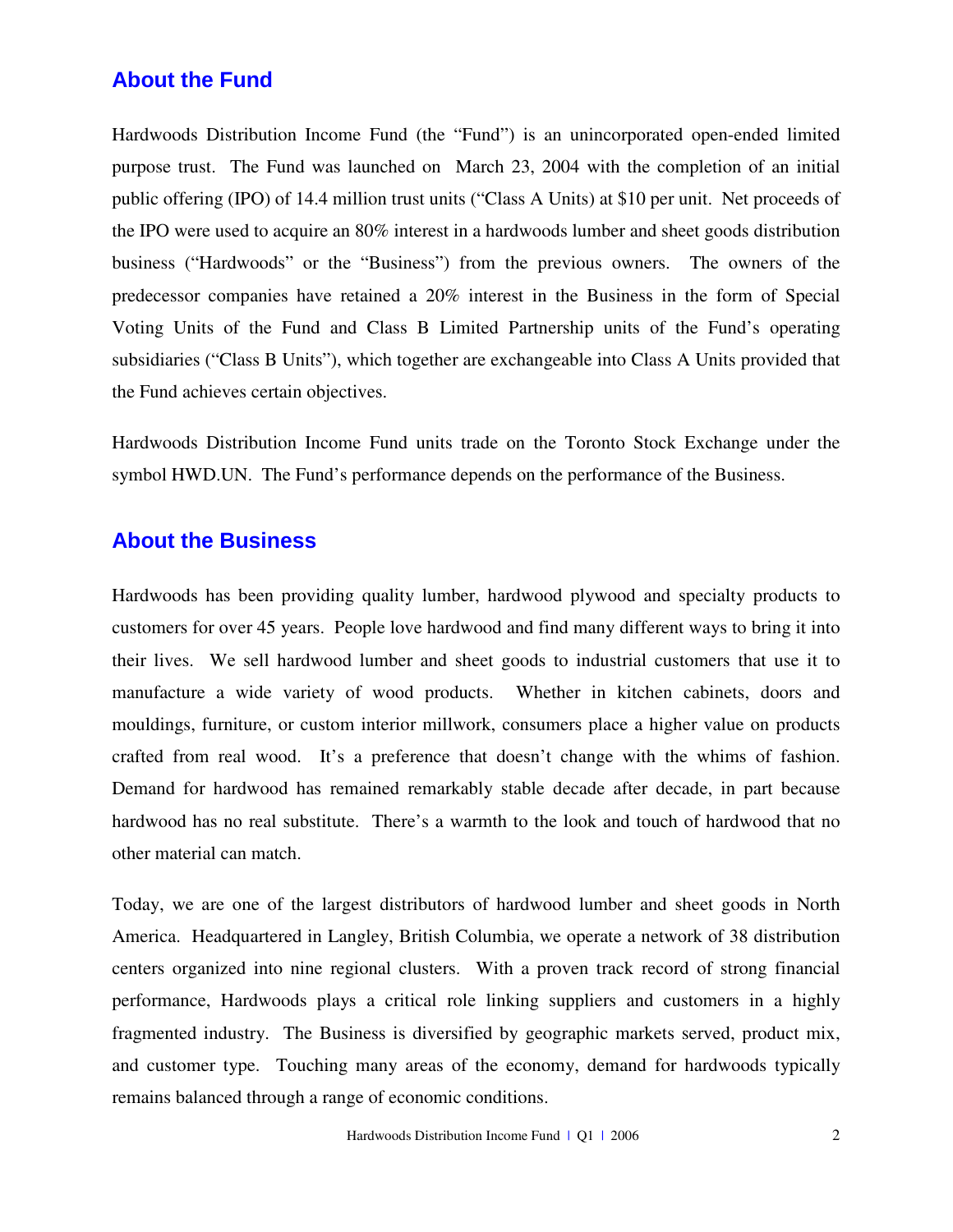### **To Our Unitholders**

I am pleased to report to you on our first quarter 2006 results, and provide an update on the progress of the Fund.

### **Cash Distributions**

For the three months ended March 31, 2006, the Fund and its subsidiaries generated total distributable cash available to Class A and Class B Unitholders of \$3.4 million, or \$0.189 per unit. Distributions relating to the period were \$3.7 million, or \$0.256 per unit to our public unitholders (Class A Units). No distributions were declared to our previous owners (Class B Units). This represents an overall payout ratio of 108.7% for the first quarter, and 93.1% since the Fund's inception. As noted in our 2005 Annual Report, the first quarter represents a seasonally slower period for our business. As expected, cash distributions exceeded cash available for distribution during this period, with a catch-up expected to occur during the stronger second and third quarters.

Cash distributions are dependent upon the financial performance achieved by the Fund, and are made monthly at the discretion of the Fund's independently elected Trustees. In January 2006, concerns about the impact of a higher distribution payout ratio led Trustees to exercise the Fund's subordination feature. Distributions to the Class B Units were suspended and annualized distributions to our public unitholders were returned to the level anticipated in our IPO of \$1.02 per unit. At the end of the first quarter of 2006, cash distributions to Class B Units remained suspended. This initiative has lowered our payout ratio and provides greater distribution stability for our public unitholders going forward. The Fund's subordination feature stays in place until EBITDA and distributable cash tests established at the time of the IPO have been met.

### **Operating Results**

I am pleased to report that our 2006 year is of to a good start with an increase in sales activity. Before considering the impact of foreign exchange, our sales climbed 14.5% compared to the first quarter of 2005. Most of this growth was generated in the United States, which accounts for approximately two-thirds of our business.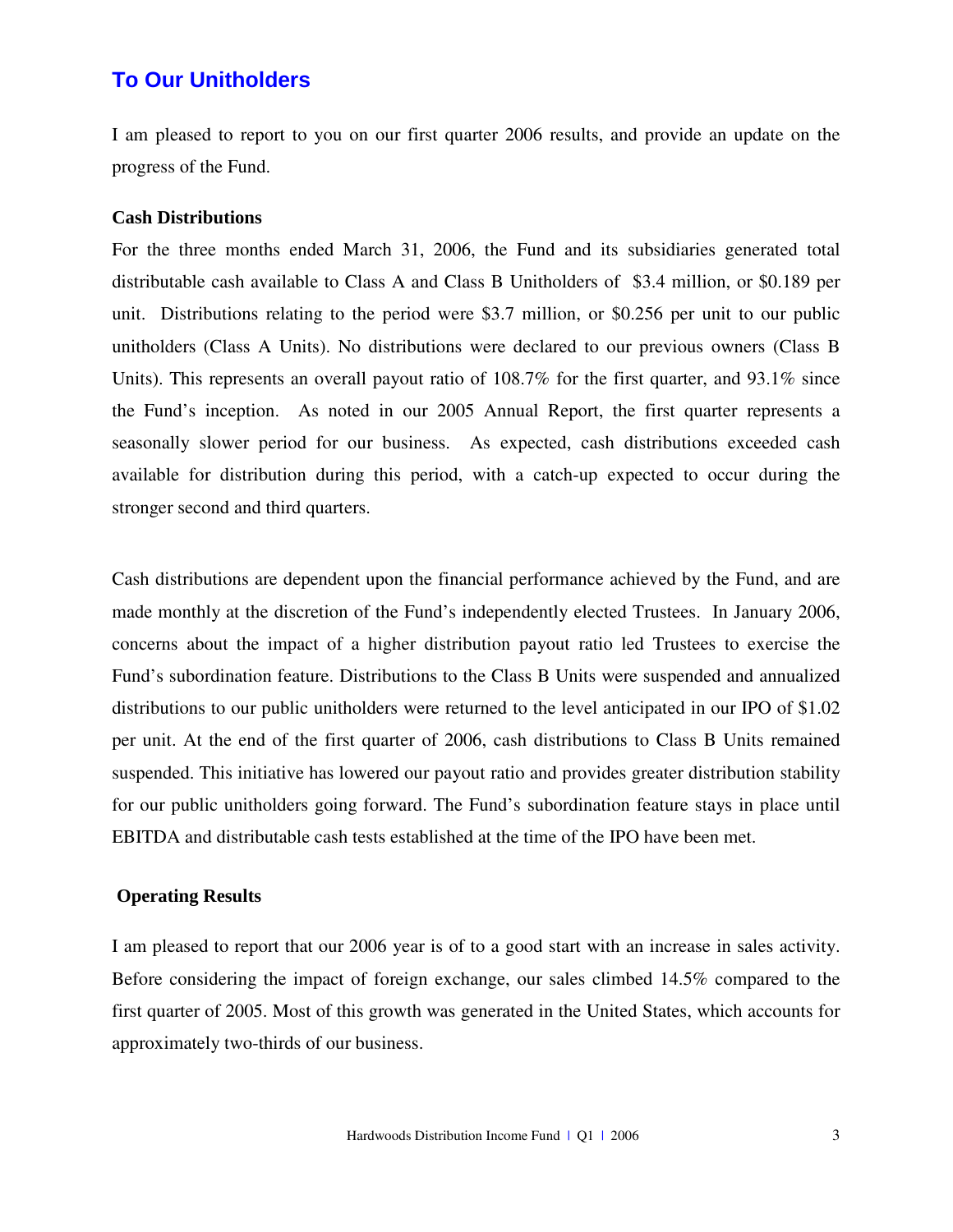The increase in sales reflects increased underlying sales activity, as well as the benefit of an additional five selling days in the first quarter of 2006 compared to the same period in the prior year. The year-over-year strengthening of the Canadian dollar partially offset these gains, reducing our first quarter sales growth rate to 9.8% when sales are expressed in Canadian dollars for reporting purposes.

Gross profit also increased during the period, but to a lesser degree than sales, reflecting a lower gross profit margin of 17.7% compared to 18.6% in the first quarter of 2005. The decline in gross profit margin reflects efforts by some of our branches to reduce inventory levels via lower selling prices during the period. Although there are still additional inventory reductions to take place at some branches, we anticipate a higher gross profit margin in the second quarter and for the balance of the year.

As described in our 2005 Annual Report, we made significant investments in personnel improvements during 2005 in order to position Hardwoods to attain future sales growth. As expected, these investments contributed to higher selling and administrative costs, which together with a lower gross profit margin, reduced first quarter earnings. EBITDA decreased to \$4.6 million from \$5.5 million, and net income to \$1.9 million from \$2.9 million, as compared to the same period in the prior year.

### **Outlook**

Entering the second quarter, economic conditions remain favourable for demand for hardwood products. We anticipate continued modest growth in underlying sales, although a strengthening Canadian dollar could undermine sales growth when expressed in Canadian dollars. Gross profit margin is expected to improve from first quarter levels. We are looking at our cost base closely, and are taking corrective action where necessary to balance expenses with sales activity.

I look forward to updating you on our progress at the end of the second quarter.

Francie Poquette

Maurice E. Paquette President and Chief Executive Officer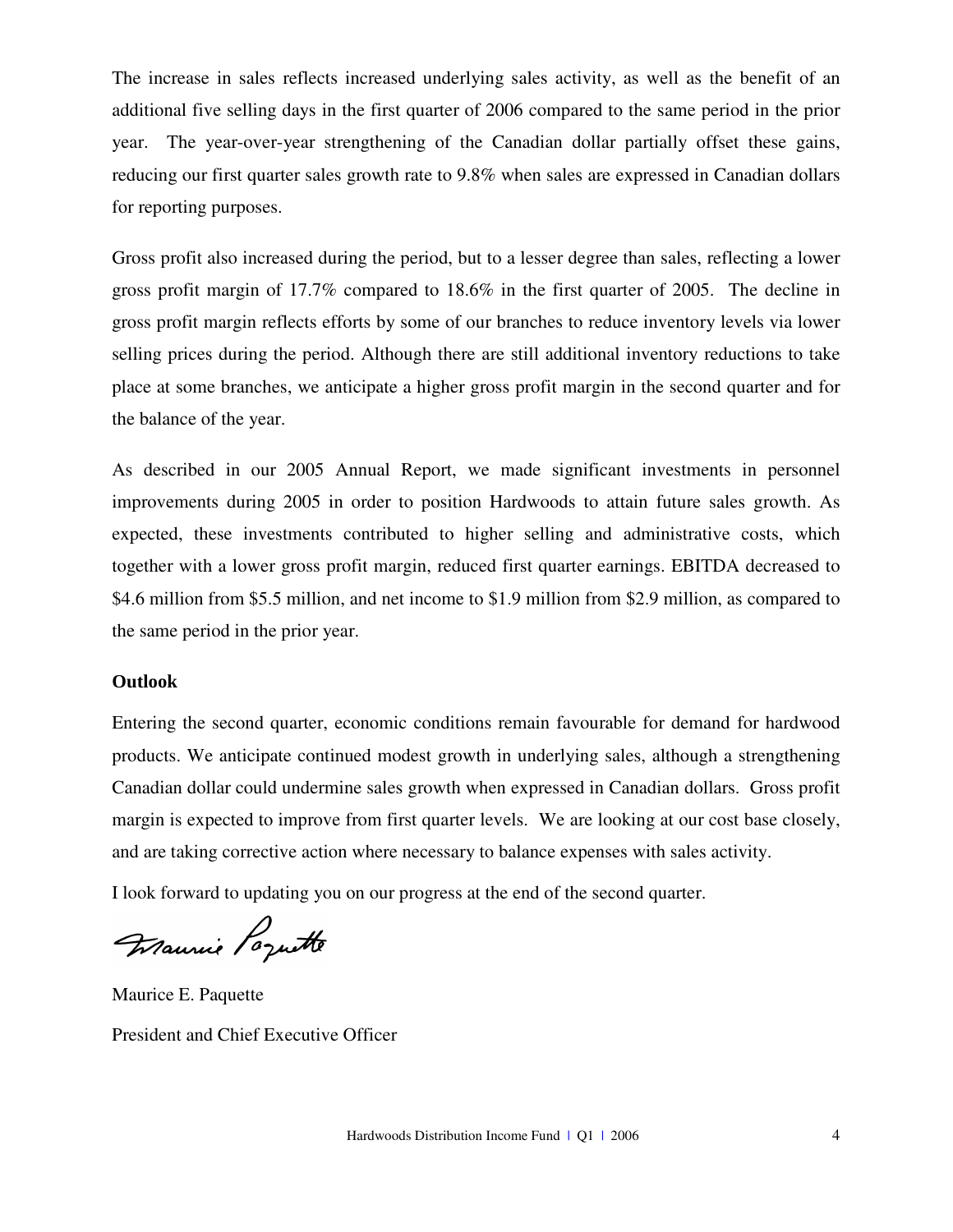### **Management's Discussion and Analysis**

### May 1, 2006

This management's discussion and analysis ("MD&A") covers our unaudited interim consolidated financial statements as at and for the three months ended March 31, 2006 ("Interim Financial Statements"). As well, it provides an update to the MD&A section contained in our 2005 Annual Report. The information below should be read in conjunction with the Interim Financial Statements and the audited consolidated financial statements for the year ended December 31, 2005. Dollar amounts are in Canadian dollars unless otherwise stated, and the consolidated financial statements have been prepared in accordance with Canadian generally accepted accounting principles.

### **About the Fund**

The Fund is an unincorporated open-ended limited purpose trust formed under the laws of the Province of British Columbia by a declaration of trust dated January 30, 2004. The Fund was launched on March 23, 2004 with the completion of an initial public offering ("IPO") of 14,410,000 trust Voting Units ("Class A Units"). Net IPO proceeds of \$133.5 million, together with drawings on credit facilities totaling \$31.6 million, were used to acquire an 80% interest in the hardwood lumber and sheet goods distribution business ("Hardwoods" or the "Business") from the previous owners.

The owners of the predecessor companies have retained a 20% interest in the Business in the form of Special Voting Units of the Fund and Class B Limited Partnership units of the Fund's operating subsidiaries ("Class B Units"), which together are exchangeable into Class A Units provided that the Fund achieves certain objectives. Distributions by the Fund's operating subsidiaries to the previous owners are subject to subordination arrangements until certain financial tests established at the time of the IPO and described in the Interim Financial Statements are met. As at March 31, 2006, the following units of the Fund were issued and outstanding:

| Units                       | 14,410,000 |
|-----------------------------|------------|
| <b>Special Voting Units</b> | 3,602,500  |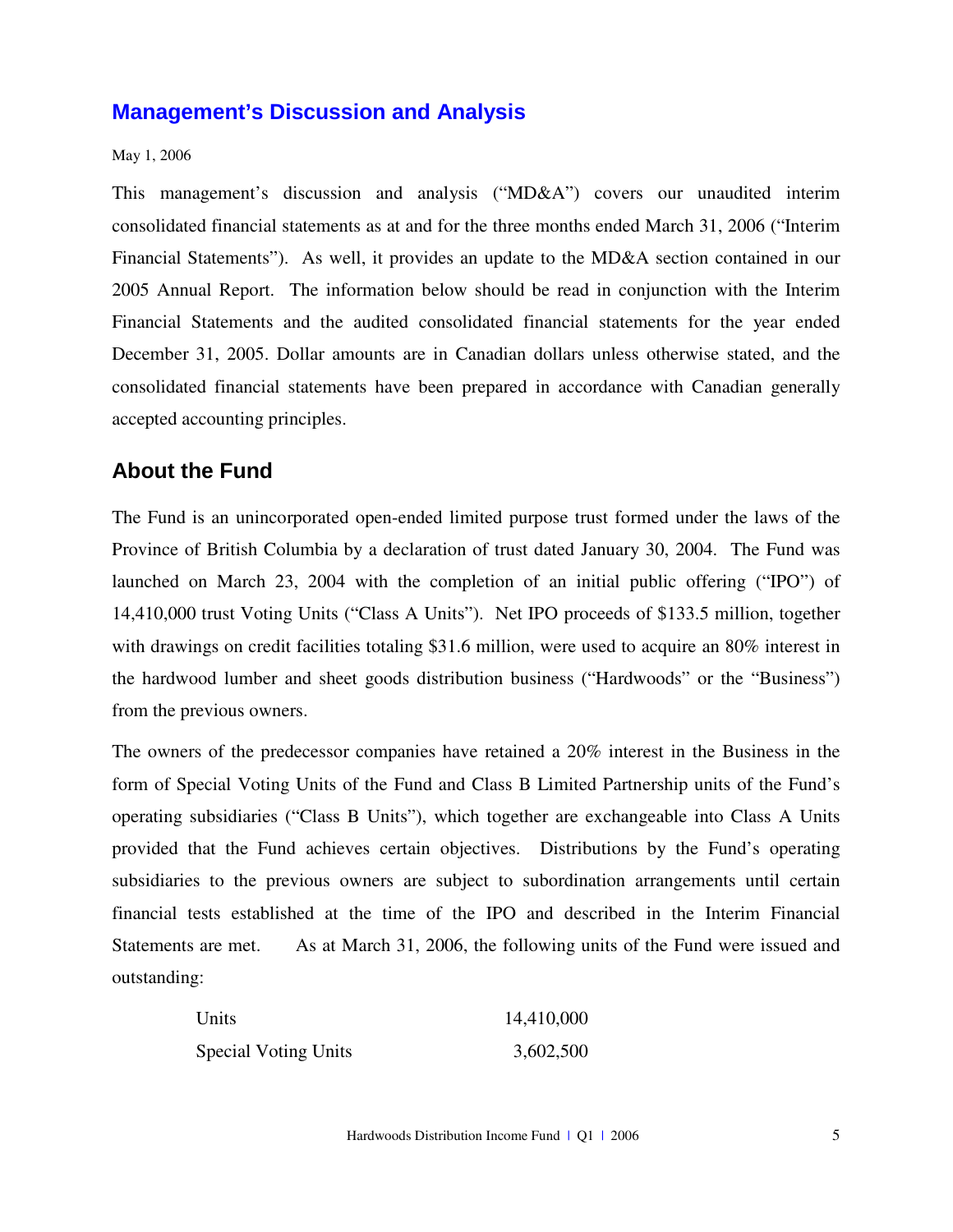Hardwoods Distribution Income Fund units trade on the Toronto Stock Exchange under the symbol HWD.UN. The Fund's performance depends on the performance of the Business.

### **About our Business and Industry**

Hardwoods is one of North America's largest distributors of high-grade hardwood lumber and specialty sheet goods to the cabinet, moulding, millwork, furniture and specialty wood products industries. At March 31, 2006 we operated from 38 distribution facilities organized into nine geographic regions throughout North America. In a highly fragmented but stable industry, we match products supplied from hundreds of mills to over 2,500 manufacturing customers.

Our product mix includes higher grades of hardwood lumber, as well as sheet goods, consisting primarily of hardwood plywood, as well as non-structural sheet goods such as medium density fiberboard, particleboard and melamine-coated stock. Our sheet goods are a key complementary product line as they are used by many purchasers of hardwood lumber in the manufacture of their end products.

Approximately 95% of the hardwood lumber distributed in North America is harvested from North American hardwood forests, located principally in the eastern United States. Imported hardwood lumber is largely limited to specialty species that generally do not compete with domestic hardwood lumber. Sheet goods are generally produced in North America by large manufacturers using domestic hardwoods and other materials, although imported hardwood plywood volumes have been increasing. Both domestic and imported hardwood lumber and plywood are distributed principally by third parties such as us. Historically, balanced supply and demand conditions have resulted in a stable pricing environment for hardwood lumber and hardwood plywood. Prices have generally kept pace with inflation over the long term.

The hardwood distribution industry is highly fragmented. While there are a number of hardwood distributors that operate from multiple locations, most are small, privately held companies serving discrete local markets.

### **Non-GAAP Measures – EBITDA and Distributable Cash**

References to "EBITDA" are to earnings before interest, income taxes, depreciation and amortization, mark-to-market adjustments on foreign currency contracts and the non-controlling interest in earnings. Management believes that, in addition to net income or loss, EBITDA is a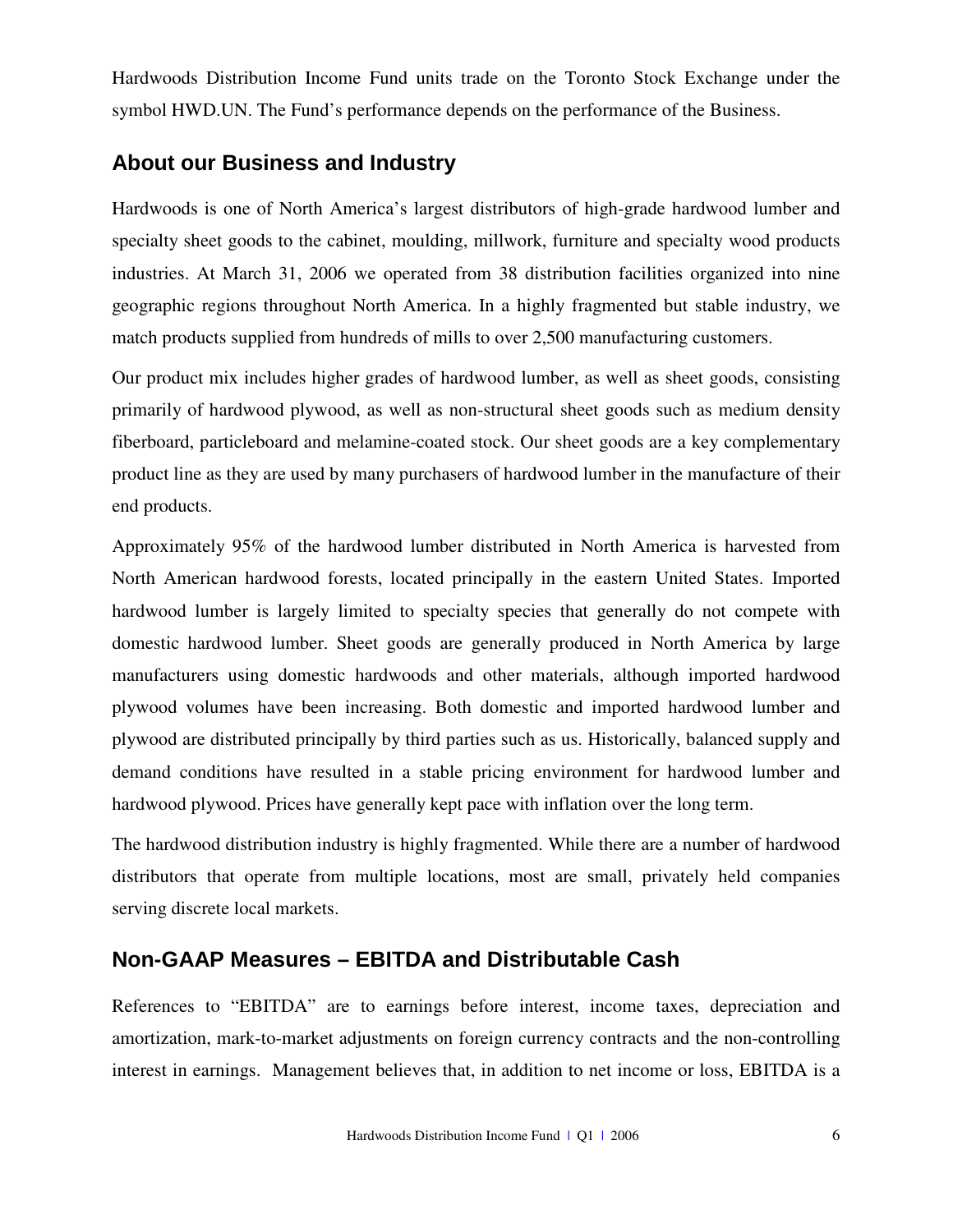useful supplemental measure of performance and cash available for distribution prior to debt service, changes in working capital, capital expenditures and income taxes.

EBITDA is not an earnings measure recognized by generally accepted accounting principles in Canada ("GAAP") and does not have a standardized meaning prescribed by GAAP. Investors are cautioned that EBITDA should not replace net income or loss (as determined in accordance with GAAP) as an indicator of our performance, or to cash flows from operating, investing and financing activities or as a measure of our liquidity and cash flows. Our method of calculating EBITDA may differ from the methods used by other issuers. Therefore, our EBITDA may not be comparable to similar measures presented by other issuers.

Distributable Cash of the Fund is a non-GAAP measure generally used by Canadian open-ended income funds as an indicator of financial performance. We define Distributable Cash as net earnings before depreciation, amortization, future income taxes, non-controlling interest, gains or losses on the sale of property, plant and equipment, and mark-to-market adjustments on foreign currency contracts, and after capital expenditures and contributions to any reserves that the Board of Trustees deem to be reasonable and necessary for the operation of the Fund.

Our Distributable Cash may differ from similar computations as reported by other similar entities and, accordingly, may not be comparable to distributable cash as reported by such entities. We believe that our Distributable Cash is a useful supplemental measure that may assist prospective investors in assessing the return on their investment in Class A Units.

### **First Quarter Overview and Outlook**

Market demand for hardwood products was stable in the first quarter, and is expected to remain so through the balance of 2006. Hardwoods' diversified customer base manufactures a range of end use products, such as cabinetry, furniture and custom millwork. These products in turn are sold into multiple sectors of the economy, including new home construction, renovation, nonresidential construction and institutional markets. As a result of this diversity, no one measure of business activity in the economy determines demand for Hardwoods' products. There are however some key indicators which, taken together, provide insight into what future sales conditions might be for the Business. Housing starts in 2006 are projected to decrease in Canada (by 7.4% according to the Canada Mortgage and Housing Corp) and in the United States (by 6.3% according to the National Association of Homebuilders), but the resulting new home construction activity remains near historically high levels for both countries. The US home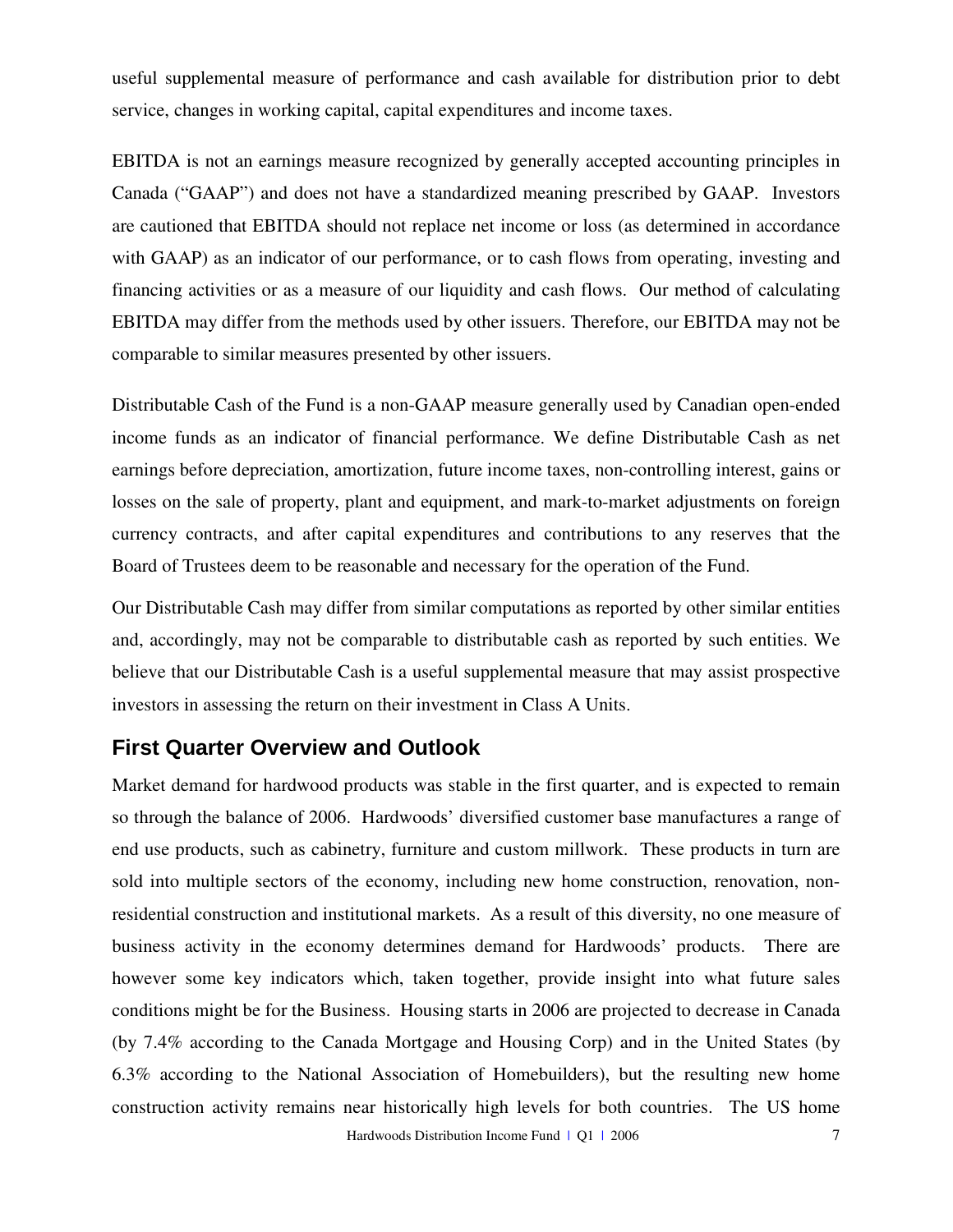renovation market is projected to expand 5.6% in 2006 by the National Association of Homebuilders, and US non-residential construction is expected to grow by 4.7 % according to the American Institute of Architects. These measures suggest conditions favourable to continued steady demand for our products.

In terms of market developments, China continues to increase in importance as an exporter of hardwood plywood products to the North American market. Hardwoods' is actively participating in this important emerging market trend. We have established a dedicated import department to identify and source Chinese-manufactured products that will add value for our customer base. Our import department personnel and other key managers in the Business travel regularly to China to develop our supply line there and to identify new products that will provide incremental sales and profit opportunities for Hardwoods. Our focus remains on selectively partnering with Chinese mills that produce consistent and high-quality products which Hardwoods' is proud to stand behind when sold to our customers. In some cases, products are branded with Hardwoods' name as a sign of our commitment to product quality, such as our Dragon Ply<sup>TM</sup> and Rely-A-Form<sup>TM</sup> proprietary products. Most of our Chinese imports are currently in the form of traditional hardwood plywood products, but it is expected that more specialty and partially manufactured component products will be available in the future as the value- added manufacturing capability of Chinese mills continues to evolve. With our 38 branches across North America and an established customer base, we believe Hardwoods represents one of the most attractive distribution options for China based mills that are increasingly looking to access the large North American market.

In our Canadian business, we have observed the competitiveness of some of our customers being put under pressure by the continued strength of the Canadian dollar. To the extent our Canadian customers rely on selling their products into the U.S. market, these customers continue to see their revenues effectively reduced as the Canadian dollar gains strength. We are monitoring the impact of this reduced competitiveness in some our Canadian customers, both in terms of their continued health and credit-worthiness, as well as any changes in demand it may imply for their hardwood purchasing needs.

Financial results for the first quarter were mixed. After a year of investing in personnel improvements in 2005, we achieved a return to sales growth as we had expected. Before considering the impact of foreign exchange, sales increased 14.5% in the first quarter. Although some of this sales growth is attributed to having an additional five sales days in the first quarter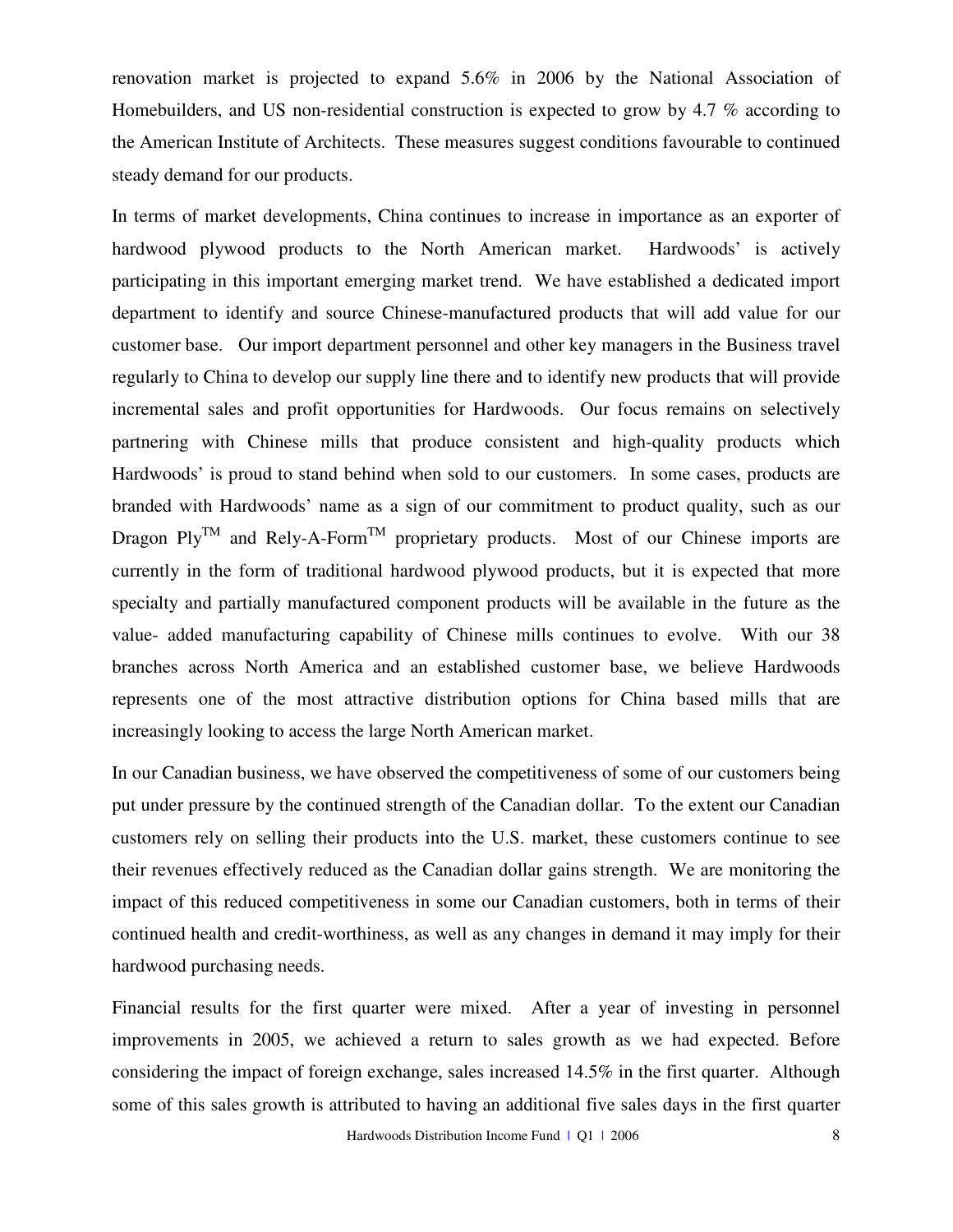of 2006 compared to the same period in 2005, this still represents a strong beginning to the year. The strengthening Canadian dollar partly undermined this growth, reducing sales growth to 9.8% when sales are expressed in Canadian dollars for reporting purposes.

Although sales growth was a positive factor in the first quarter, the benefit of increased sales was not fully reflected in our profitability due to a decline in our gross profit margin. Gross profit margin was 17.7% in the first quarter, compared to 18.6% in the same period in the prior year. Efforts to reduce inventory in some locations in the first quarter of 2006 contributed to the reduction in gross profit margin. We expect our gross profit margin in the second quarter to improve and to be higher for the balance of the year.

Higher sales, but at a lower gross profit margin, were not sufficient to offset our higher selling and administrative expense base in the first quarter of 2006. As a result, our earnings were reduced. First quarter EBITDA was \$4.6 million, down 17% from \$5.5 million in the same period in 2005. Net income was \$1.9 million for the quarter, compared to \$2.9 million in the same period in the prior year.

Moving forward, we believe we have the strong foundation in place to grow sales as we head into our seasonally stronger second and third quarters. Raising our gross profit margin back to historic levels will be a focus for us operationally. We are also making adjustments to our cost base where necessary to match expenses to expected sales over the course of the year.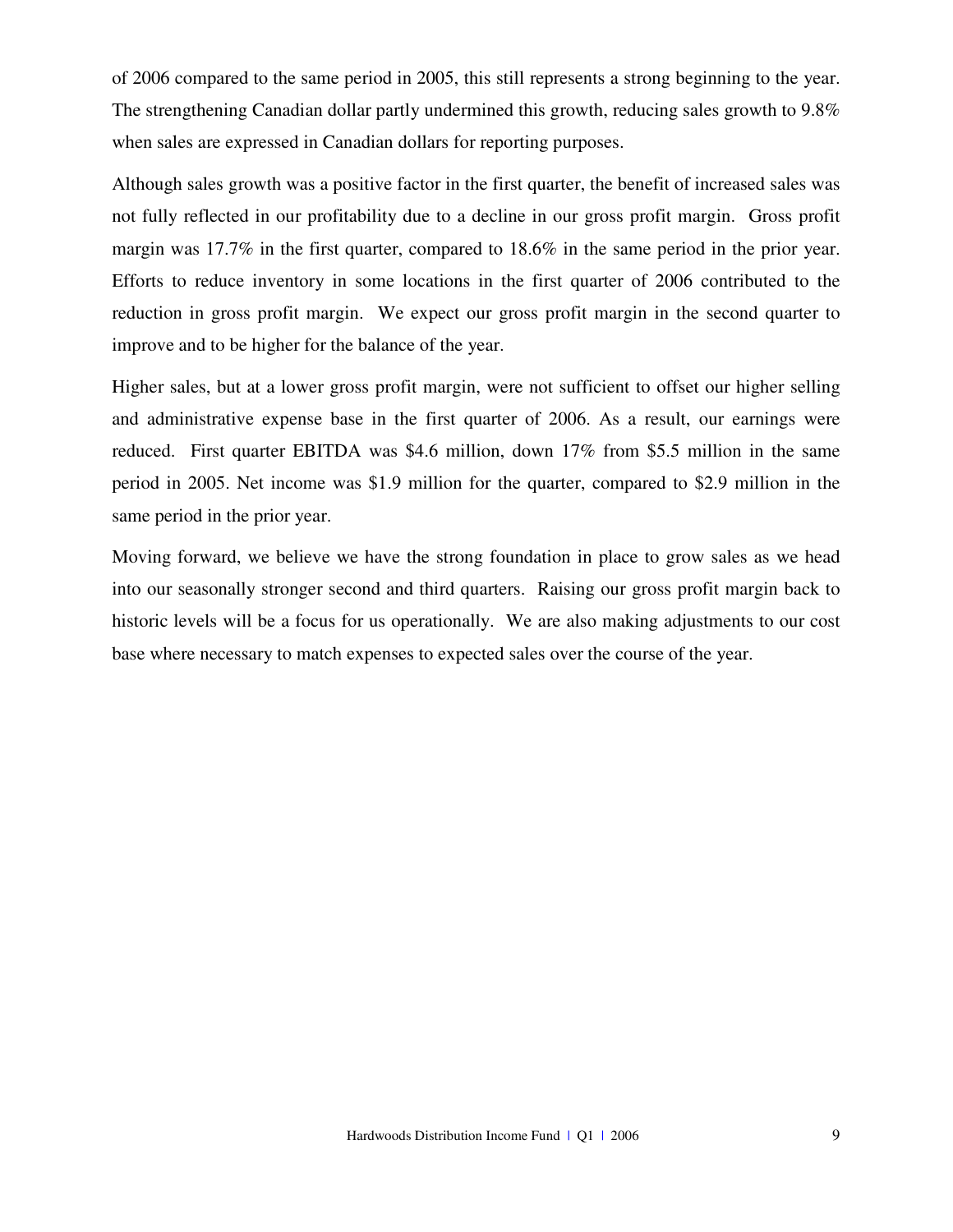### **Results of Operations Three months ended March 31, 2006 and March 31, 2005**

**Selected Unaudited Consolidated Financial Information (in thousands of Canadian dollars)**

|                                                         | For the three months |    | For the three months |
|---------------------------------------------------------|----------------------|----|----------------------|
|                                                         | Ended March 31,      |    | Ended March 31,      |
|                                                         | 2006                 |    | 2005                 |
| Total sales                                             | \$<br>93,380         | \$ | 85,027               |
| Sales in the US (US\$)                                  | 55,633               |    | 47,288               |
| Sales in Canada                                         | 29,146               |    | 27,024               |
| Gross profit                                            | 16,509               |    | 15,819               |
| Gross margin %                                          | 17.7%                |    | 18.6%                |
| Selling and administrative expenses                     | 12,219               |    | 10,485               |
| Realized gain on foreign currency contracts             | (289)                |    | (174)                |
| Earnings before interest, taxes, depreciation and       | \$<br>4,579          | \$ | 5,508                |
| amortization and non-controlling interest ("EBITDA")    |                      |    |                      |
| Add (deduct):                                           |                      |    |                      |
| Amortization                                            | (522)                |    | (583)                |
| Interest                                                | (704)                |    | (427)                |
| Mark-to-market adjustment on foreign currency contracts | (454)                |    | (273)                |
| Non-controlling interest                                | (580)                |    | (845)                |
| Income taxes                                            | (451)                |    | (438)                |
| Net earnings for the period                             | \$<br>1,868          | \$ | 2,942                |
| Basic and fully diluted earnings per Class A Unit       | \$<br>0.130          | \$ | 0.204                |
| Average Canadian dollar/US dollar exchange rate         | 1.1546               |    | 1.2266               |

### **Sales**

Sales for the three month period ended March 31, 2006 were \$93.4 million, up 9.8% from \$85.0 million in the first quarter of 2005. This 9.8% increase in total sales is comprised of two factors: a 14.5% increase in underlying sales activity, partially offset by a 4.7% reduction to sales due to a negative foreign exchange impact.

The foreign exchange impact reflects a strengthening Canadian dollar and the fact that approximately two-thirds of Hardwoods sales are generated in the United States in US dollars. Accordingly, a strengthening Canadian dollar has a negative top line impact when we translate US sales to Canadian dollars for reporting purposes. The average Canadian dollar exchange rate strengthened by 5.9% in the first quarter of 2006 to \$1.1546, compared to \$1.2266 in the first quarter of the prior year. Had exchange rates remained consistent with 2005 levels, total sales for the first quarter of 2006 would have been \$4.0 million higher, at \$97.4 million.

The 14.5% increase in underlying sales activity includes the benefit of five additional sales days in the first quarter of 2006, compared to the same quarter in the prior year. To better understand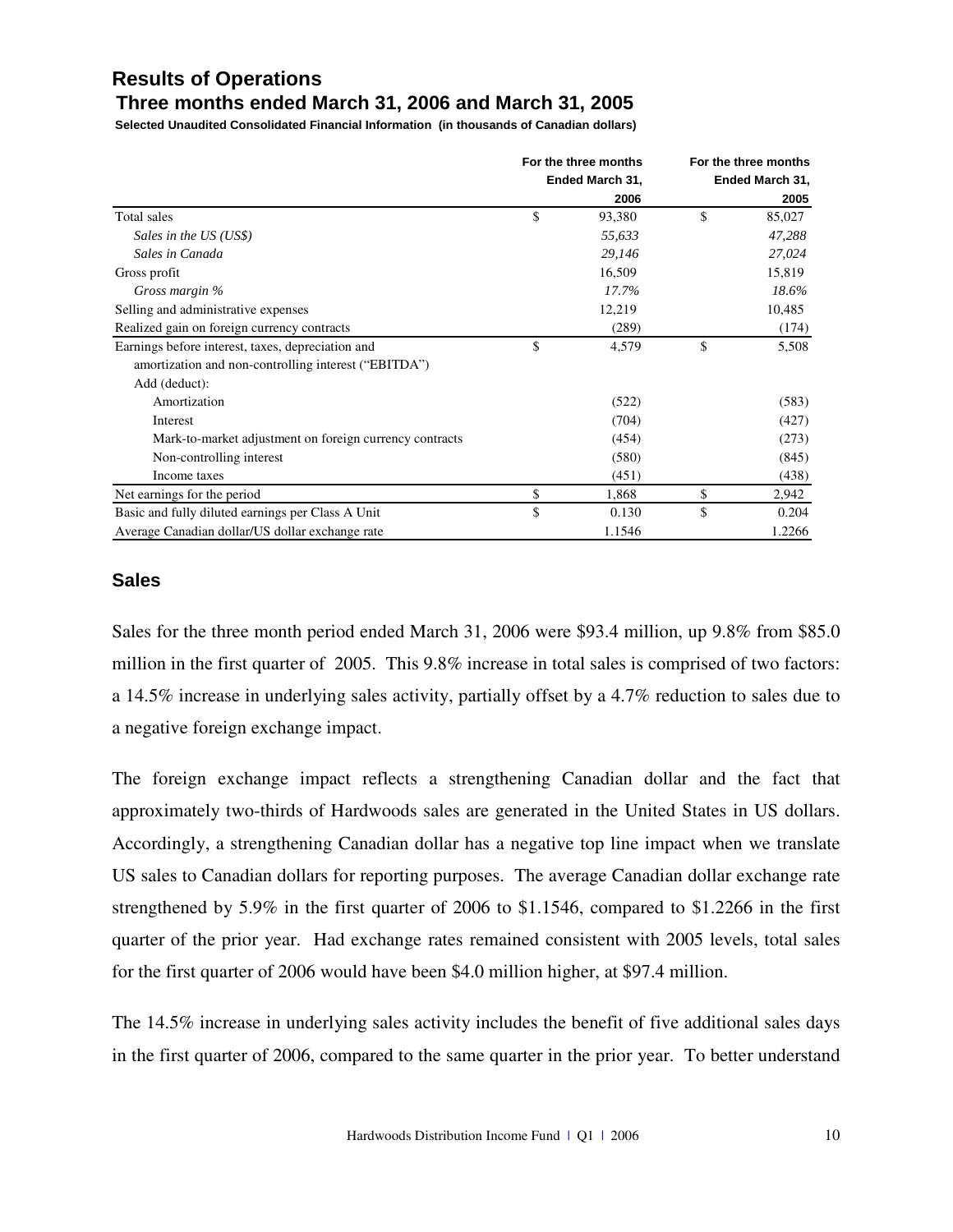the impact of these additional sales days, results from the US and Canadian businesses are discussed separately below.

Hardwoods sales in the United States, as measured in US dollars, increased 17.6% to \$55.6 million, compared to \$47.3 million during the same quarter in 2005. After adjusting for the impact of the five additional sales days, it is estimated that the sales pace in the United States, as measured in US dollars, has increased 8.6% from the prior year. Most of our operations in the United States recorded positive sales growth in the first quarter, benefiting from investments made in personnel, new branches and facility enhancements.

Hardwoods sales in Canada as measured in Canadian dollars increased 7.9% to \$29.1 million, from \$27.0 million during the first quarter of 2005. After adjusting for the impact of the five additional sales days, it is estimated that sales pace in Canada was on par with 2005 levels. Sales growth in Canada did not match that achieved in the United States in part due to the strengthening Canadian dollar. A stronger Canadian dollar reduces the Canadian dollar purchase price that Hardwoods' Canadian business pays to buy hardwood lumber from mills in the United States. When this product is resold to Hardwoods customers, it is also at a lower Canadian dollar equivalent selling price, and accordingly revenues in Canada are effectively reduced.

### **Gross Profit**

Gross profit for the three months ended March 31, 2006 was \$16.5 million, an increase of \$0.7 million, or 4.4%, from \$15.8 million in the first quarter of 2005. The increase in gross profit reflects the 9.8% increase in sales, partially offset by a lower gross profit margin of 17.7%, compared to 18.6% in the first quarter of 2005. Efforts to reduce inventory through lower selling prices at some locations contributed to the reduction in gross profit margin.

### **Selling and Administrative Expenses**

For the three month period ended March 31, 2006, selling and administrative expenses were \$12.2 million, up \$1.7 million or 16.5% from \$10.5 million in the three month period ended March 31, 2005. The impact of increased costs was partially offset by the strengthening value of the Canadian dollar, which reduced our US dollar expenses when translated to Canadian dollars for reporting purposes.

As described in our Annual Report, during the course of 2005 significant investments were made in personnel improvements to support growth. By the end of 2005 we had hired 35 new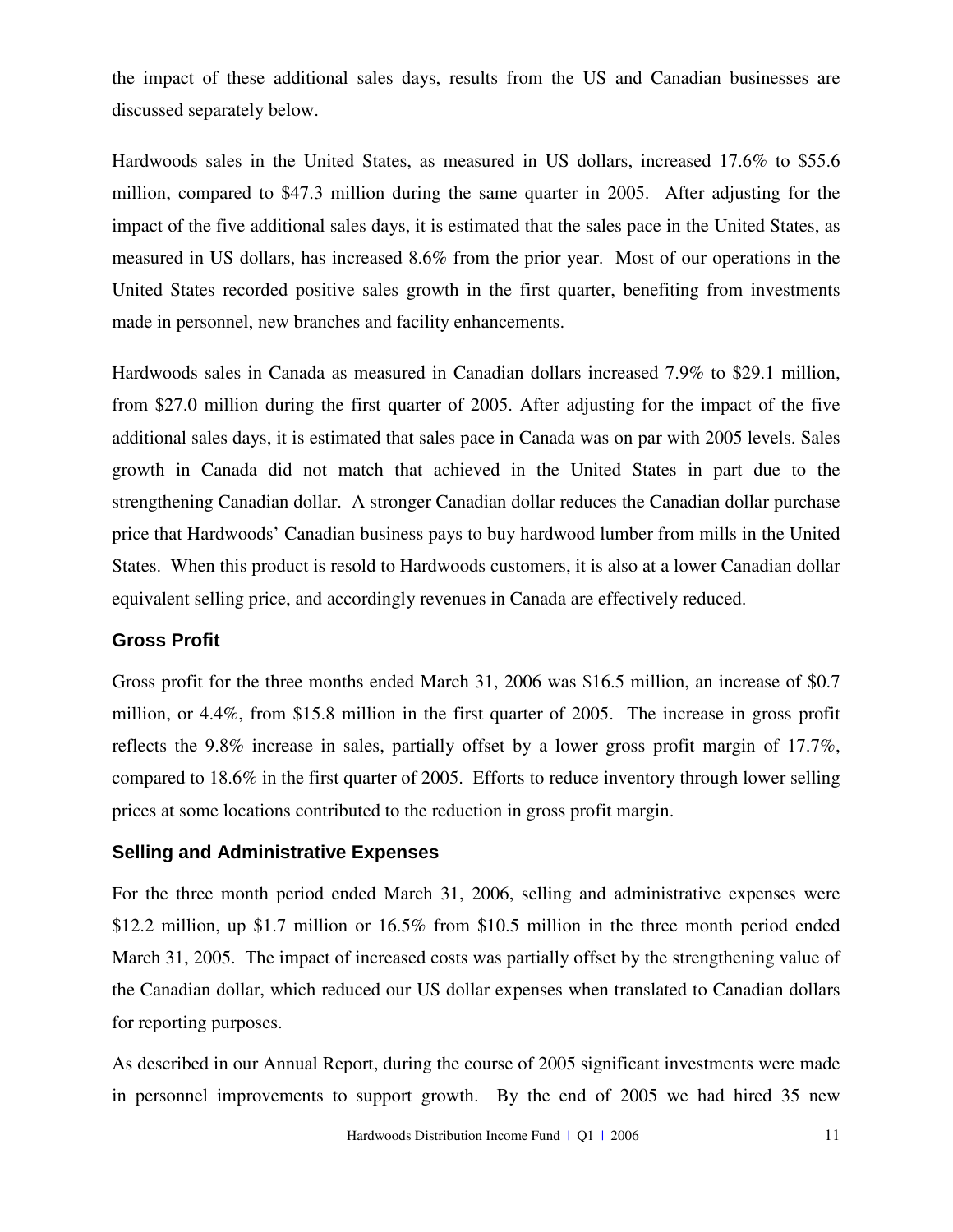employees, made salary adjustments within our existing workforce to retain key employees, enhanced our employee training programs, and reorganized our management team to ensure the right people were in the right leadership positions. Some enhancements were also made to our branch distribution network. These investments in personnel and facilities represent the most significant contributing factors to higher selling and administrative expenses. In addition, higher selling and administrative costs in the first quarter of 2006 reflect an estimated \$0.5 million in expenses that are not expected to recur in the remainder of 2006 in the areas of employee relocation expenses, benefit costs, and an insurance policy deductible. As a percentage of sales, selling and administrative expenses in the first quarter of 2006 were 13.1% of sales, compared to 12.3% in the comparative period in 2005.

### **Realized Gain on Foreign Currency Contracts**

The Fund realized gains of \$0.3 million on foreign currency contracts which matured in the three months ended March 31, 2006, compared to \$0.2 million in the comparative period in 2005. The higher gains on realized foreign currency contracts reflects the continued strengthening of the Canadian dollar in the first quarter of 2006 compared to the first quarter of 2005. The terms of our foreign currency contracts and the Fund's use of currency derivatives to mitigate the economic impact of fluctuations between the Canadian and United States dollar is described under Financial Instruments on page 17 of this report.

### **EBITDA**

EBITDA was \$4.6 million in the first quarter of 2006, down \$0.9 million from \$5.5 million in the same period in 2005. The decrease in EBITDA reflects the \$1.7 million increase in selling and administrative expenses, partially offset by the \$0.7 million improvement in gross profit and a \$0.1 million increase in realized gains on foreign currency contracts.

### **Interest Expense**

Interest expense for the three month period ended March 31, 2006 was \$0.7 million, up \$0.3 million or 65% from \$0.4 million in Q1 2005. The increase in interest expense reflects higher average advances under operating lines of credit available to subsidiaries of the Fund, and increases in borrowing rates. Further discussion of our borrowing arrangements can be found under Revolving Credit Facilities on page 16 of this report.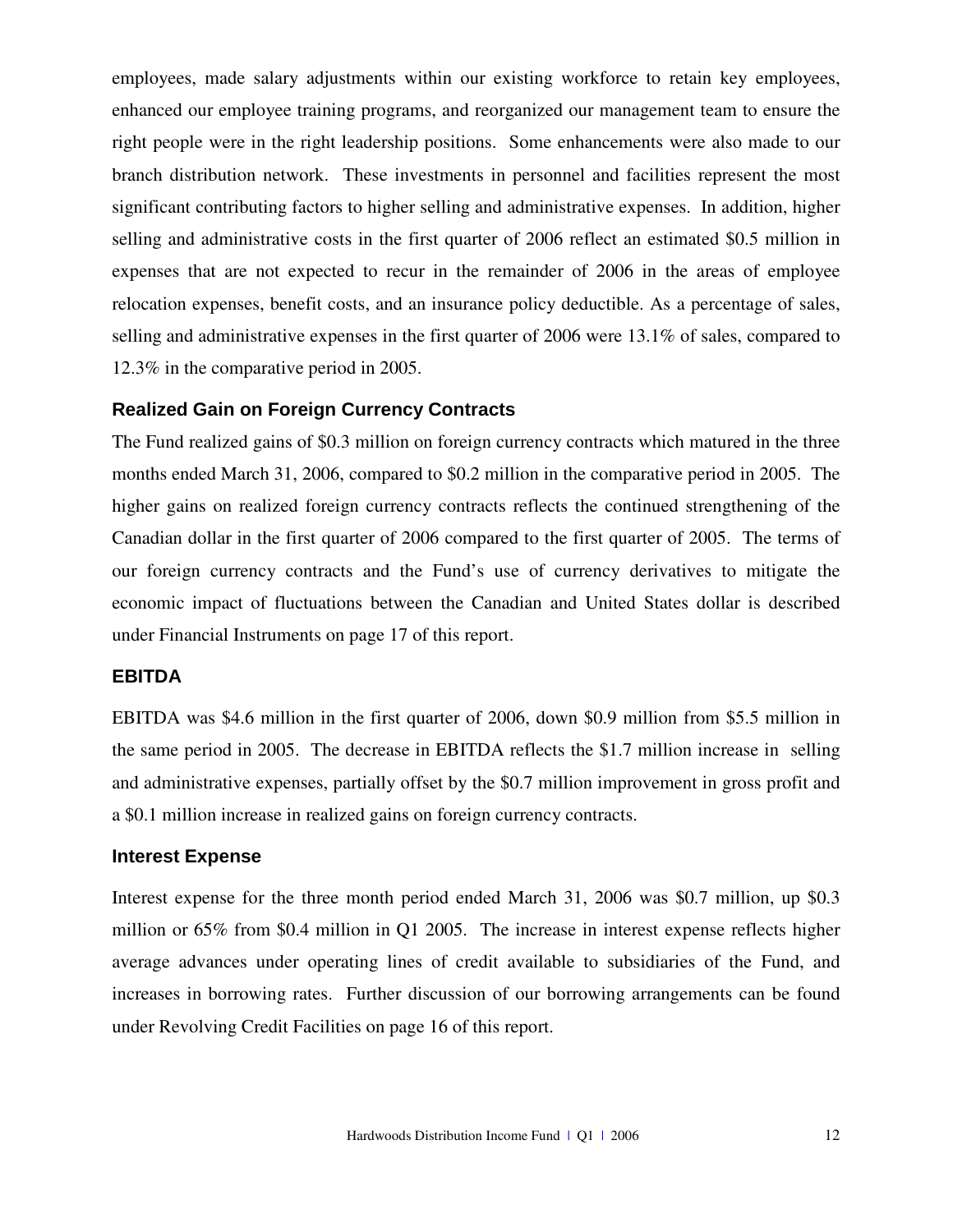### **Other Income**

The mark-to-market valuation of our outstanding foreign currency contracts resulted in an adjustment of \$0.5 million in the first quarter of 2006 compared to \$0.3 million in the same period in 2005. As of March 31, 2006, our foreign currency contracts continued to be an asset to the Fund, having a fair value of \$2.2 million. We continue to monitor our foreign currency contract policy to mitigate the impact of foreign exchange fluctuations on Canadian dollar distributions generated by our U.S. operations. Further discussion of our foreign currency contracts can be found under Financial Instruments on page 17 of this report.

### **Net Earnings**

Net earnings for the three months ended March 31, 2006 were \$1.9 million, compared to \$2.9 million in the comparative period in 2005. The \$1.0 million decrease in net earnings primarily reflects the \$0.9 million decrease in EBITDA, a \$0.3 million increase in interest expense, and a \$0.2 million increase in mark-to-market adjustment on foreign currency contracts. This was partly offset by a \$0.3 million reduction in non controlling interest as a result of lower profits in the quarter, and a \$0.1 million reduction in amortization expense.

### **Quarterly Financial Information**

| (in thousands of dollars)                            | For the three<br>months ended<br>March 31,<br>2006 | For the three<br>months ended<br>December 31.<br>2005 |    | For the three<br>months ended<br>September 30.<br>2005 |    | For the three<br>months ended<br><b>June 30.</b><br>2005 |      | For the three<br>months ended<br>March 31.<br>2005 | For the three<br>months ended<br>December 31.<br>2004 | For the three<br>months ended<br>September 30.<br>2004 | <b>For the Period</b><br>March 23, 2004<br>to June 30,<br>2004 |
|------------------------------------------------------|----------------------------------------------------|-------------------------------------------------------|----|--------------------------------------------------------|----|----------------------------------------------------------|------|----------------------------------------------------|-------------------------------------------------------|--------------------------------------------------------|----------------------------------------------------------------|
| Total sales                                          | 93.380                                             | 84.130                                                | £. | 94.766                                                 |    | 91.852                                                   | - \$ | 85,027                                             | 93.730                                                | 97,040                                                 | 99,125                                                         |
| Net earnings                                         | .868                                               | 2.370                                                 |    | 4.597                                                  |    | 3.442                                                    | - \$ | 2.942                                              | 5.568                                                 | 4.351                                                  | 4,684                                                          |
| Basic and fully diluted earnings per Class A<br>Unit | 0.130                                              | 0.164                                                 |    | 0.319                                                  | -S | 0.239                                                    |      | 0.204                                              | 0.386                                                 | 0.302                                                  | 0.325                                                          |

The table above provides selected quarterly financial information for the eight completed fiscal quarters from commencement of operations of the Fund to March 31, 2006. This information is unaudited, but reflects all adjustments of a normal, recurring nature which are, in our opinion, necessary to present a fair statement of the results of operations for the periods presented. Quarter-to-quarter comparisons of our financial results are not necessarily meaningful and should not be relied upon as indication of future performance. Historically, the first quarter and fourth quarter have been seasonally slower periods for the Business. In addition, net earnings reported in each quarter will be impacted by changes to the foreign exchange rate of the Canadian and US dollar and gains or losses on foreign currency contracts, which are described under Financial Instruments on page 17 of this report.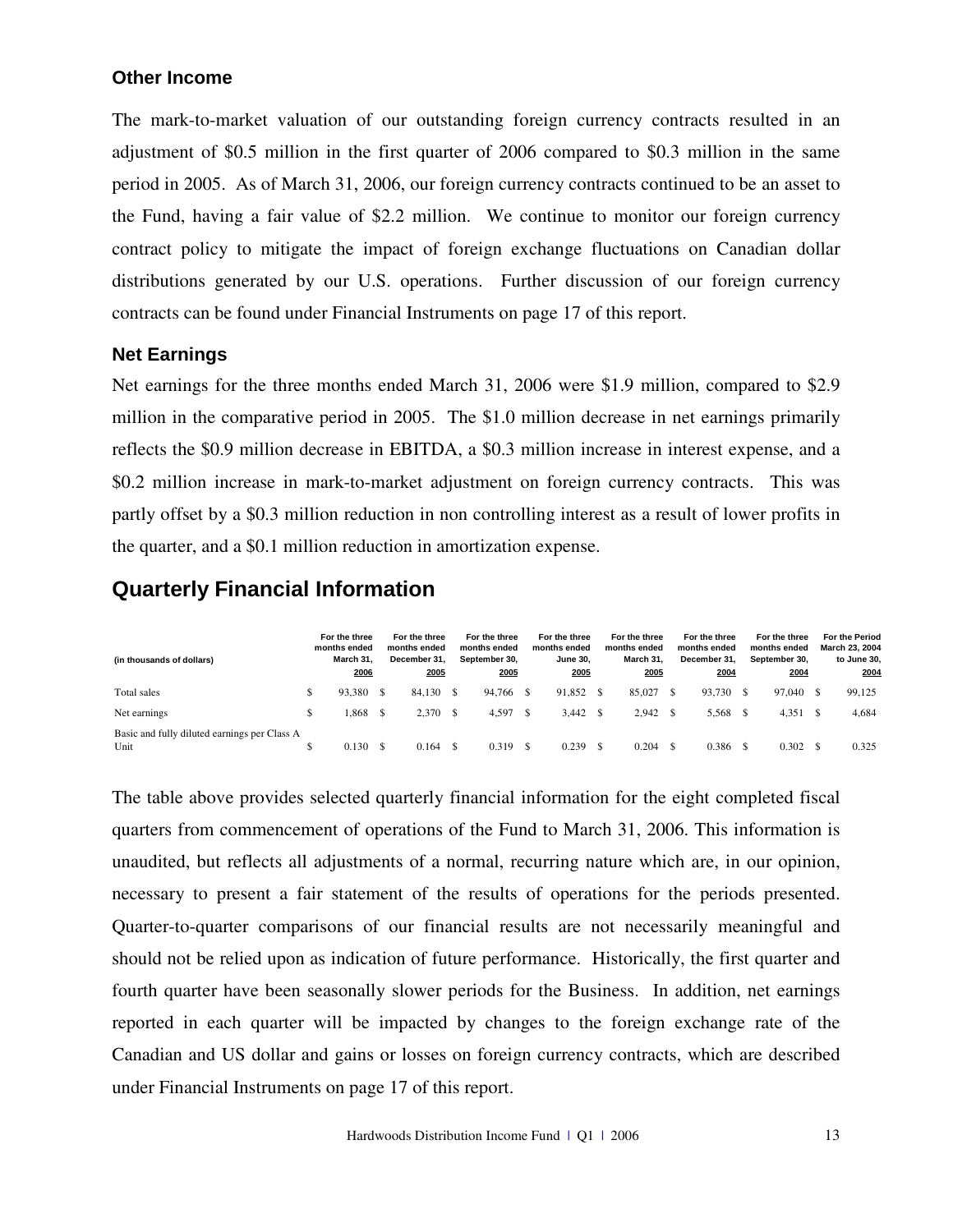### **Liquidity**

### **Distributable Cash and Cash Distributions**

**Selected Unaudited Consolidated Financial Information (in thousands of dollars except per unit amounts)**

|                                                      |               | For the three months | For the three months |
|------------------------------------------------------|---------------|----------------------|----------------------|
|                                                      |               | Ended March 31,      | Ended March 31,      |
|                                                      |               | 2006                 | 2005                 |
| Net cash provided by (used in) operating activities  | \$            | (1,209)              | \$<br>1,798          |
| Increase in non-cash operating working capital       |               | 4,859                | 3,154                |
| Cash flow from operations before changes in non-cash |               |                      |                      |
| operating working capital                            |               | 3,650                | 4,952                |
| Capital expenditures                                 |               | (253)                | (229)                |
| Distributable Cash                                   | \$            | 3,397                | \$<br>4,723          |
| Distributions relating to the period:                |               |                      |                      |
| Class A Units                                        |               | (1)<br>3,693         | 3,891                |
| Class B Units                                        |               | (2)                  | 986                  |
|                                                      | $\mathsf{\$}$ | 3,693                | \$<br>4,877          |
|                                                      |               |                      |                      |
| Outstanding units and per unit amounts:              |               |                      |                      |
| Class A Units outstanding                            |               | 14,410,000           | 14,410,000           |
| Class B Units outstanding                            |               | 3,602,500            | 3,602,500            |
| <b>Total Units outstanding</b>                       | \$            | 18,012,500           | \$<br>18,012,500     |
| Distributable Cash per Unit                          | \$            | 0.189                | \$<br>0.262          |
| Distributions relating to the period:                |               |                      |                      |
| <b>Class A Units</b>                                 | \$            | (1)<br>0.256         | \$<br>0.270          |
| Class B Units                                        | \$            | (2)                  | \$<br>0.274          |
| <b>Total Units</b>                                   | \$            | 0.205                | \$<br>0.271          |
| (3)<br>Payout ratio                                  |               | 108.7%               | 103.3%               |

**1** Includes the cash distribution which relates to March 2006 operations of the Fund. The cash distribution of \$0.08542 per Class A Unit related to March 2006 operations of the Fund was declared on April 7, 2006, to be paid on April 28, 2006 to unitholders of record as of April 20, 2006. As this distribution was not declared until after March 31, 2006, it has not been reflected in the unaudited interim financial statements of the Fund for the three months ended March 31, 2006.

<sup>2</sup> On January 10, 2006, Hardwoods Specialty Products LP and Hardwoods Specialty Products US LP, partnerships in which the Fund owns an 80% interest, announced that, effective immediately, quarterly distributions were suspended on the subordinated units, represented by the Class B LP and Class B US LP units. The Class B LP units and Class B US LP units represent a 20% interest in the combined business of Hardwoods, which is subordinated to the Fund's ownership interest in the business. Accordingly, no distributions were declared payable relating to the fourth quarter of 2005 or the first quarter of 2006 to the non-controlling interests and no current liability for distributions payable to the non-controlling interests is reflected in the March 31, 2006 balance sheet.

<sup>3</sup> Payout ratio measures the ratio of distributions relating to the period to distributable cash in the period. Comparative distributable cash and payout ratio figures have been restated to conform with presentation adopted in the current period as a result of the suspension of quarterly distributions on the Class B Units.

We pay distributions on Class A Units at the end of the month following the month in which the cash is earned. Distributions may also be made quarterly on Class B Units in an amount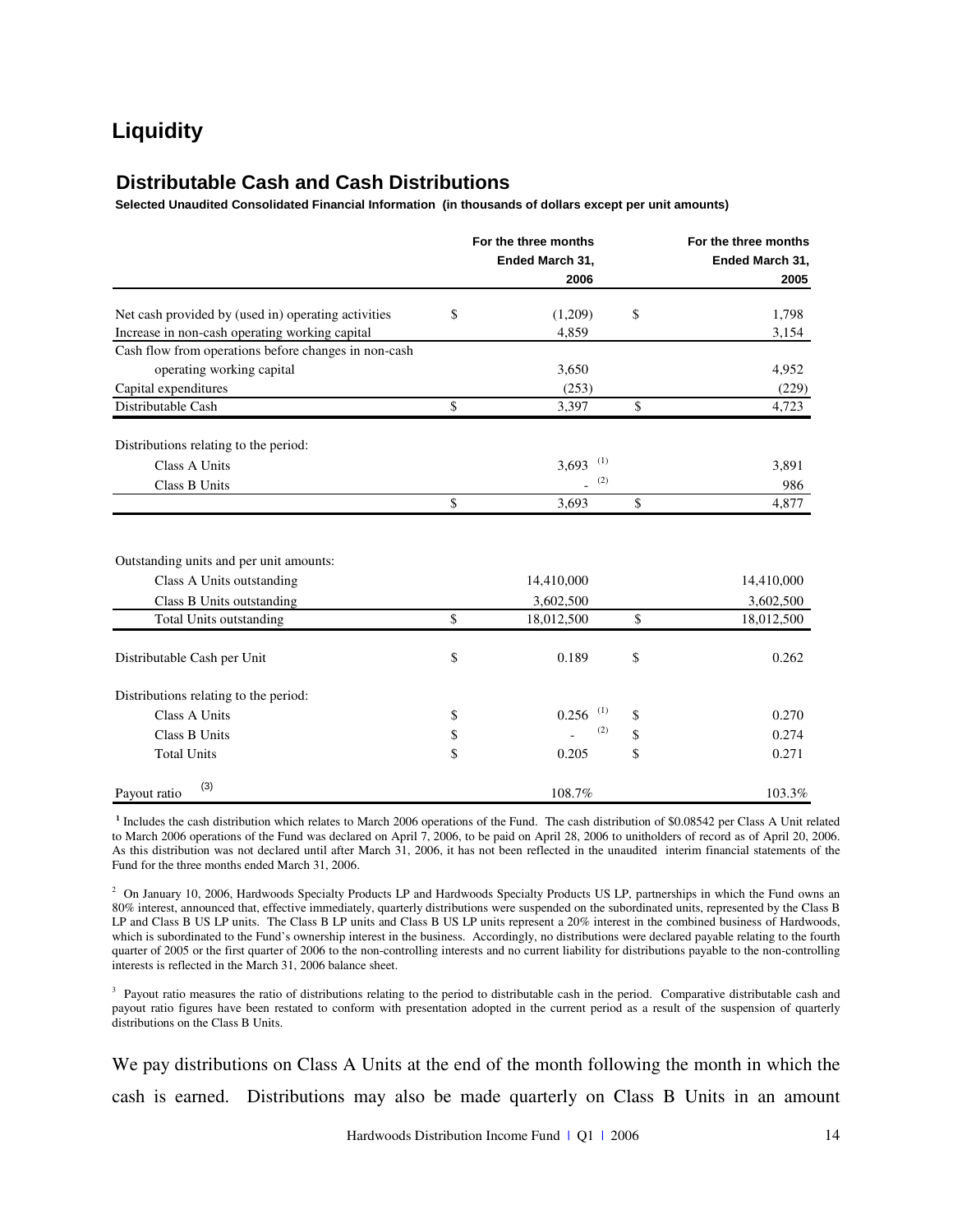equivalent on an after-tax per-unit basis to distributions made on Class A Units, pursuant to the terms of a subordination agreement as outlined in the Fund's Annual Information Form dated March 20, 2006.

Effective for the fourth quarter of 2005, Hardwoods Specialty Products LP and Hardwoods Specialty Products US LP, partnerships in which the Fund owns an 80% interest, suspended quarterly distributions on the subordinated units, represented by the Class B LP and Class B US LP units. The Class B LP units and Class B US LP units represent a 20% interest in the combined business of Hardwoods, which is subordinated to the Fund's ownership interest in the business. The quarterly distributions suspended and not declared to Class B Units amounted to \$1.0 million related to the fourth quarter of 2005, and \$1.0 million related to the first quarter of 2006. The subordination feature allows for these suspended distributions to be made up to the Class B Units in the 12 months following the suspension under certain circumstances. In addition, monthly distributions to Class A public unitholders cannot be increased above the IPO level of \$0.08542 per unit during any month in which a suspension of distributions remains in effect for Class B Units in a preceding twelve month period. The Fund's subordination feature is designed to stay in place until the EBITDA and distributable cash tests established at the time of the IPO are met. The terms of these EBITDA and distributable cash tests are described in note 5 to the accompanying financial statements of the Fund.

For the three months ended March 31, 2006, the Fund and its subsidiaries generated distributable cash available to Class A and Class B Units of \$3.4 million, or \$0.189 per unit. Distributions relating to the first quarter were \$3.7 million to Class A Units (\$0.256 per Class A Unit), and no distributions were declared to Class B Units, resulting in an overall payout ratio of 108.7% for the period. At March 31, 2006, the overall payout ratio since the Fund's inception was 93.1%. The income tax characterization of distributions paid to unitholders in 2005 was approximately 43% fully taxable distributions, 26% dividends, and 31% return of capital.

### **Capital Expenditures**

Capital expenditures were \$0.3 million in the first quarter of 2006. As Hardwoods now leases all of its buildings and contracts out all freight delivery services, the Business has minimal capital requirements. Our capital expenditures are principally comprised of replacement of forklifts, furniture and fixtures, leasehold improvements, and computer equipment. We estimate our maintenance capital expenditures will be approximately \$1.2 million annually. Additional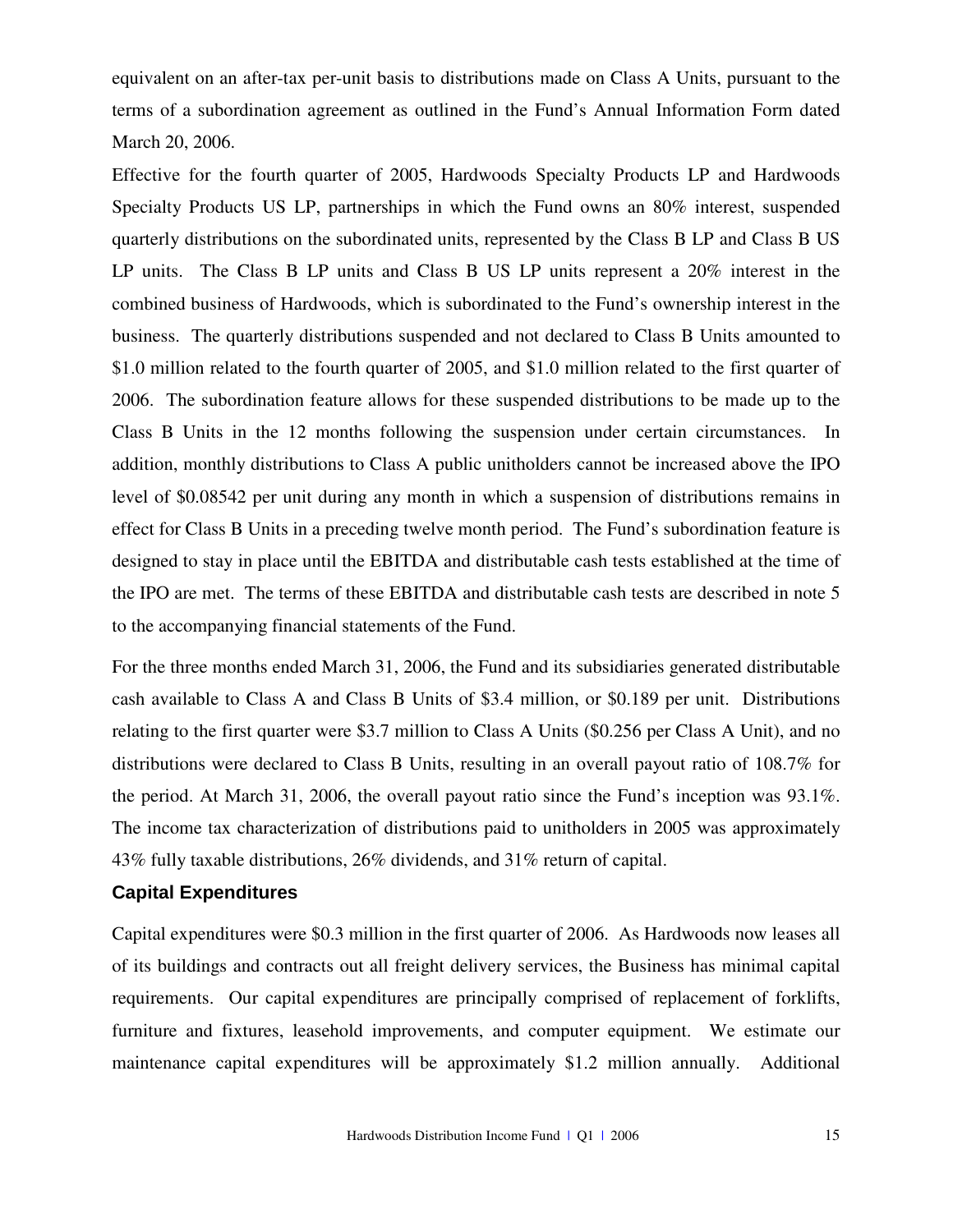capital expenditures may be incurred for new branch openings or to support acquisition opportunities that arise.

### **Revolving Credit Facilities**

We have independent credit facilities in each of Canada and the US. In Canada, the term of our three-year operating line extends to March 23, 2007 and comprises a maximum facility of \$22.0 million. The balance outstanding on the Canadian operating line as at March 31, 2006 was \$14.4 million. In the U.S., the term of our three-year operating line extends to March 31, 2007, comprises a maximum facility of US\$35 million, and as at March 31, 2006 had a balance outstanding of \$33.7 million (US \$28.8 million). We believe that our operating lines in both Canada and the U.S. are sufficient to meet our current working capital requirements.

### **Contractual Obligations**

The table below sets forth other remaining contractual obligations of the Fund as at March 31, 2006, due in the fiscal years indicated, which relate to operating leases on various premises:

**(in thousands of Canadian dollars)**

| Total                                                           | 2006 | 2007 | 2008 | 2009 |  | 2011 &<br>2010 thereafter |
|-----------------------------------------------------------------|------|------|------|------|--|---------------------------|
| \$ 25,966 \$ 4,574 \$ 5,798 \$ 5,348 \$ 4,500 \$ 2,991 \$ 2,755 |      |      |      |      |  |                           |

### **Off-Balance Sheet Arrangements**

The Fund has no off balance sheet arrangements. The foreign currency contracts discussed under Financial Instruments on page 17 of this report are marked-to-market at the end of each quarter, with the fair value recorded on the balance sheet.

### **Critical Accounting Estimates**

The preparation of financial statements in accordance with Canadian generally accepted accounting principles requires that we make estimates and assumptions that can have a material impact on our results of operations as reported on a periodic basis. We base our estimates and assumptions on past experience and other factors that are deemed reasonable under the circumstances. Actual results could differ from these estimates. The critical estimates used in preparing our financial statements are:

*Accounts Receivable Provision*: Due to the nature of our business and the credit terms we provide to our customers, we anticipate that a certain portion of required customer payments will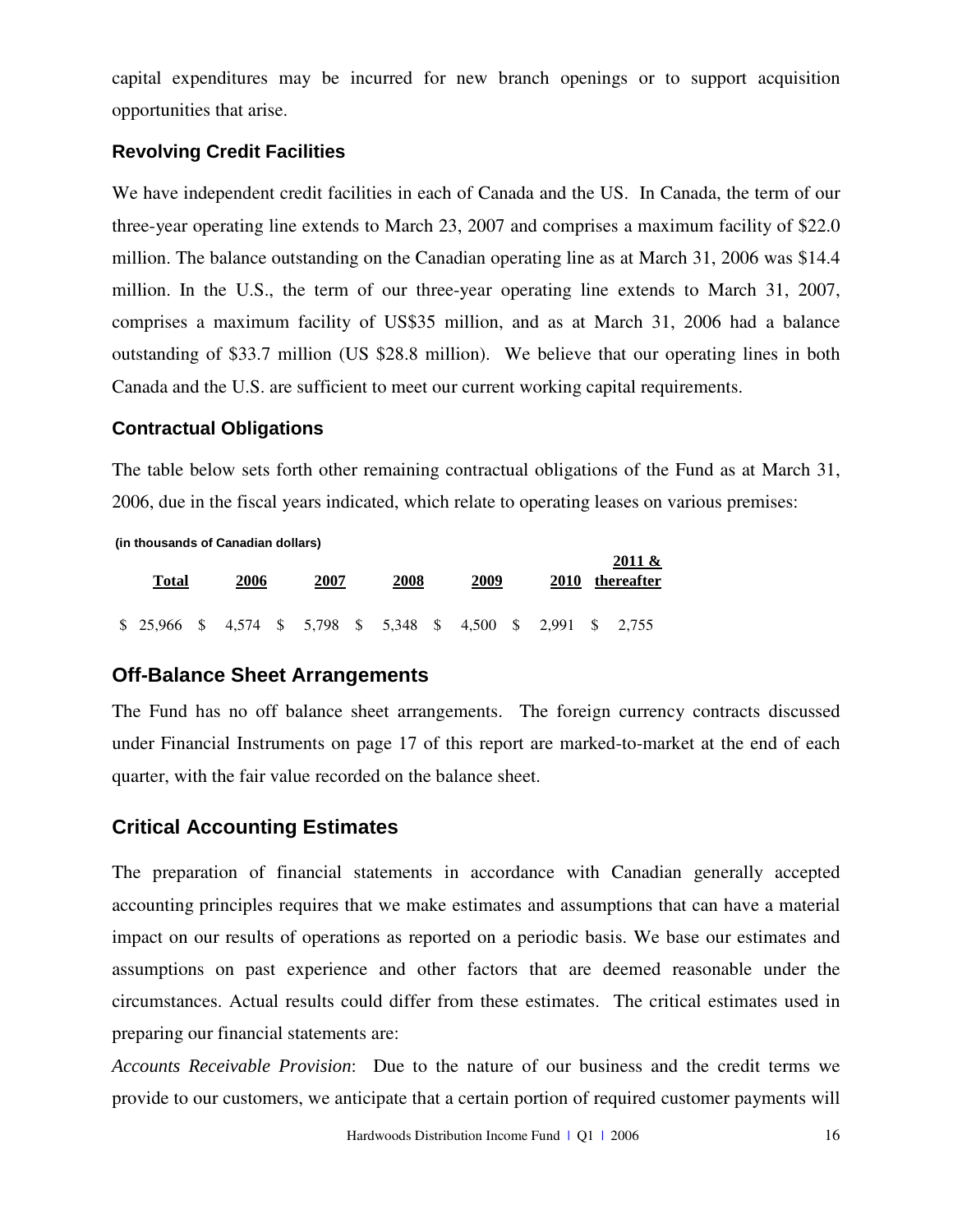not be made, and we maintain an allowance for these doubtful accounts. The allowance is based on our estimate of the potential of recovering our accounts receivable, and incorporates current and expected collection trends.

*Valuation of Inventories:* We anticipate that the net realizable value of our inventory could be affected by market shifts or damage to our products. Our inventory is valued at the lower of cost and net realizable value.

### **Related Party Transactions**

Related parties refers to affiliates of the previous owners of the Business who have retained a 20% interest in Hardwoods through ownership of Class B Hardwoods LP units and Class B Hardwoods USLP units, respectively. For the three months ended March 31, 2006, sales of \$0.4 million were made to related parties, and the subsidiaries of the Fund purchased \$30,000 from related parties. These sales and purchases took place at prevailing market prices. Subsidiaries of the Fund also paid \$27,000 in the first quarter to related parties under the terms of an agreement to provide services for management information systems.

### **Financial Instruments**

The Fund uses currency derivatives to assist in managing its exposure to fluctuations in exchange rates between the Canadian dollar and the United States dollar. The foreign currency contracts are recognized in the balance sheet and measured at their fair value, with changes in fair value recognized currently in the statement of operations. At March 31, 2006, a subsidiary of the Fund had 25 monthly foreign currency contracts to exchange US\$675,000 into approximately \$878,000, reflecting an exchange rate of Cdn\$1.30 to US\$1.00, each month until April 2008. The subsidiary of the Fund also had an additional 12 monthly foreign currency contracts to exchange US\$675,000 into approximately Canadian \$760,000 each month from May 2008 until April 2009, reflecting an exchange rate of \$1.1255. Taken together, the fair value of the Fund's 37 remaining monthly currency contracts covering the period until April 2009 has been reflected in the financial statements and represents an asset of \$2.2 million at March 31, 2006.

Based on the Fund's current monthly distribution of \$0.08542 per unit to public unitholders, during the term of the monthly foreign currency contracts the principal value of the monthly foreign currency contracts is sufficient to fully cover the amount of expected US dollar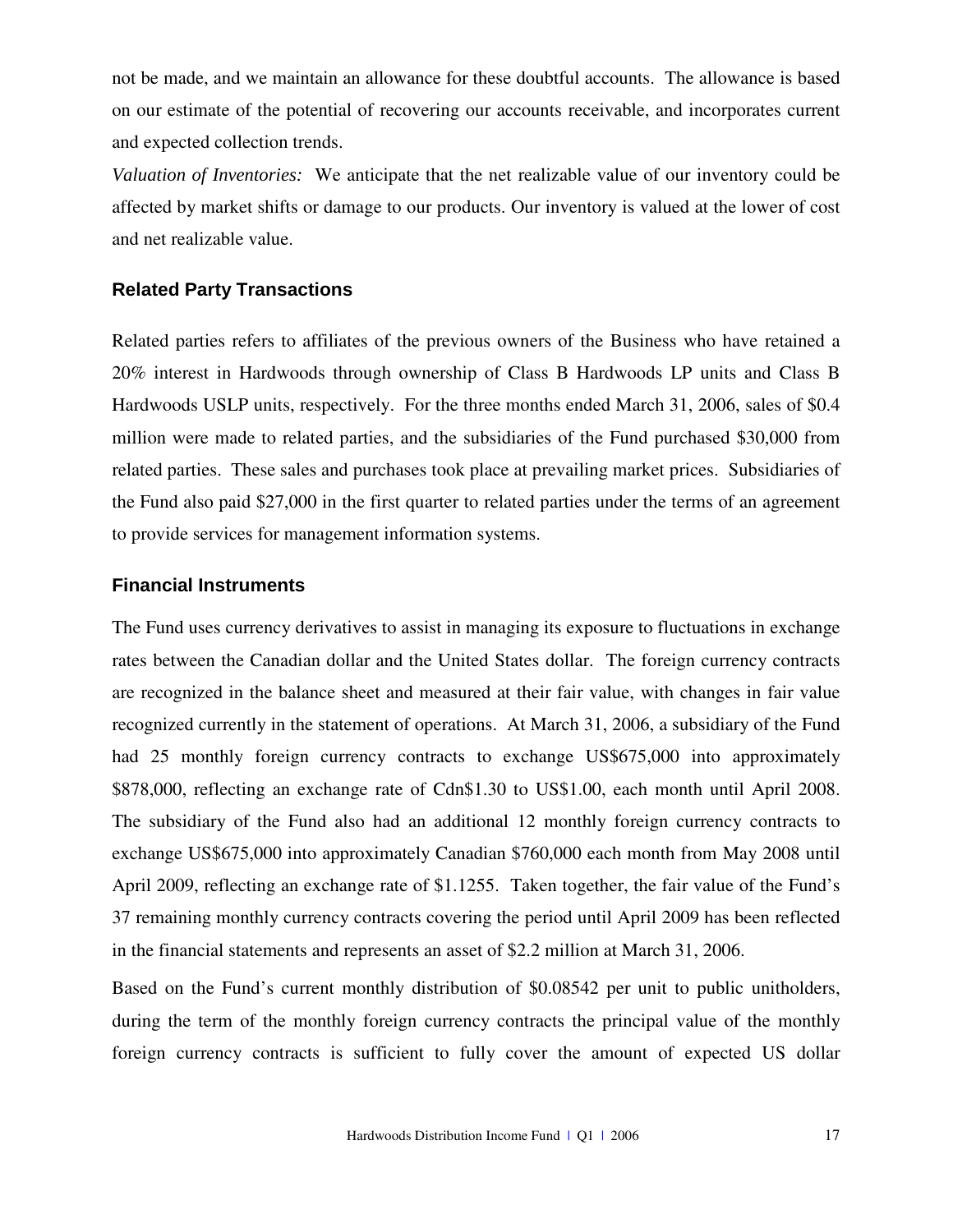denominated distributable cash which is necessary to be converted to Canadian dollars to pay current distributions to Class A Unitholders.

### **Forward-looking Statements**

This MD&A may contain forward-looking statements, which reflect our expectations regarding the future growth, results of operations, performance and business prospects, and opportunities of the Fund. Forward-looking statements contain such words as "anticipate", "believe", "continue", "could", "expects", "intend", "may", "plans" or similar expressions suggesting future conditions or events. Such forward-looking statements reflect our current beliefs and are based on information currently available to us. Forward-looking statements involve significant risks and uncertainties. A number of factors could cause actual results to differ materially from results discussed in the forward-looking statements, including the effects, as well as changes in: national and local business conditions; political or economic instability in local markets; competition; consumer preferences, spending patterns and demographic trends; legislation and governmental regulation. Although the forward-looking statements contained in this MD&A are based on what we believe to be reasonable assumptions, we cannot assure readers that actual results will be consistent with these forward-looking statements.

### **Additional Information**

Additional information relating to the Fund, including all public filings, are available on SEDAR (www.sedar.com) and our website (www.hardwoods-inc.com).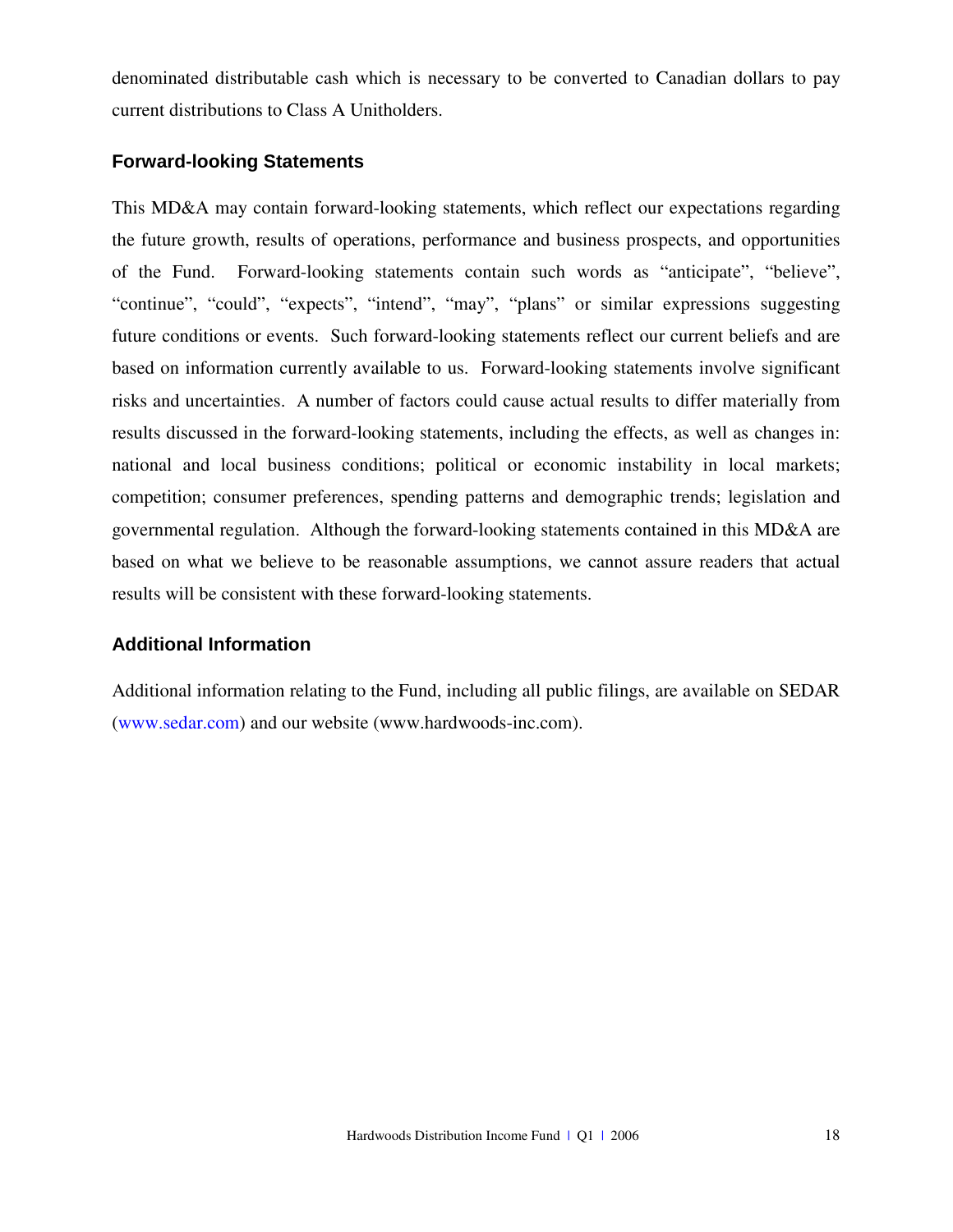Consolidated Balance Sheets

(Expressed in thousands of Canadian dollars)

|                                                                      | March 31,<br>2006 | December 31,<br>2005 |
|----------------------------------------------------------------------|-------------------|----------------------|
|                                                                      | (unaudited)       |                      |
| Assets                                                               |                   |                      |
|                                                                      |                   |                      |
| Current assets:<br>Cash and cash equivalents                         | \$<br>255         | \$<br>2,203          |
| Accounts receivable                                                  | 51,900            | 46,166               |
| Income tax receivable                                                |                   | 86                   |
| Inventory                                                            | 46,146            | 47,666               |
| Prepaid expenses                                                     | 1,109             | 1,222                |
|                                                                      | 99,410            | 97,343               |
| Long-term receivables                                                | 2,399             | 2,634                |
| Property, plant and equipment                                        | 3,479             | 3,519                |
| Deferred financing costs                                             | 62                | 77                   |
| Foreign currency contracts (note 3)                                  | 2,198             | 2,653                |
| Other intangible assets                                              | 11,907            | 12,103               |
| Goodwill                                                             | 96,573            | 96,340               |
|                                                                      | \$<br>216,028     | \$<br>214,669        |
|                                                                      |                   |                      |
| Liabilities and Unitholders' Equity                                  |                   |                      |
| <b>Current liabilities:</b>                                          |                   |                      |
| Bank indebtedness (note 4)                                           | \$<br>50,042      | \$<br>46,925         |
| Accounts payable and accrued liabilities<br>Income tax payable       | 8,001<br>90       | 9,231                |
|                                                                      | 58,133            | 56,156               |
| Deferred gain on sale - leaseback of land and building               | 785               | 804                  |
| Non-controlling interests (note 5)                                   | 32,736            | 32,047               |
| Future income taxes                                                  | 1,595             | 1,364                |
|                                                                      |                   |                      |
| Unitholders' equity:                                                 |                   |                      |
| <b>Fund Units</b>                                                    | 133,454           | 133,454              |
| Retained earnings<br>Cumulative foreign currency translation account | 61<br>(10, 736)   | 1,886<br>(11, 042)   |
|                                                                      | 122,779           | 124,298              |
|                                                                      |                   |                      |
|                                                                      | \$<br>216,028     | \$214,669            |

Contingencies (note 11) Subsequent event (note 12)

See accompanying notes to consolidated financial statements.

Approved on behalf of the Trustees:

**(Signed) LAWRENCE I. BELL** Trustee **(Signed) TERRY M. HOLLAND** Trustee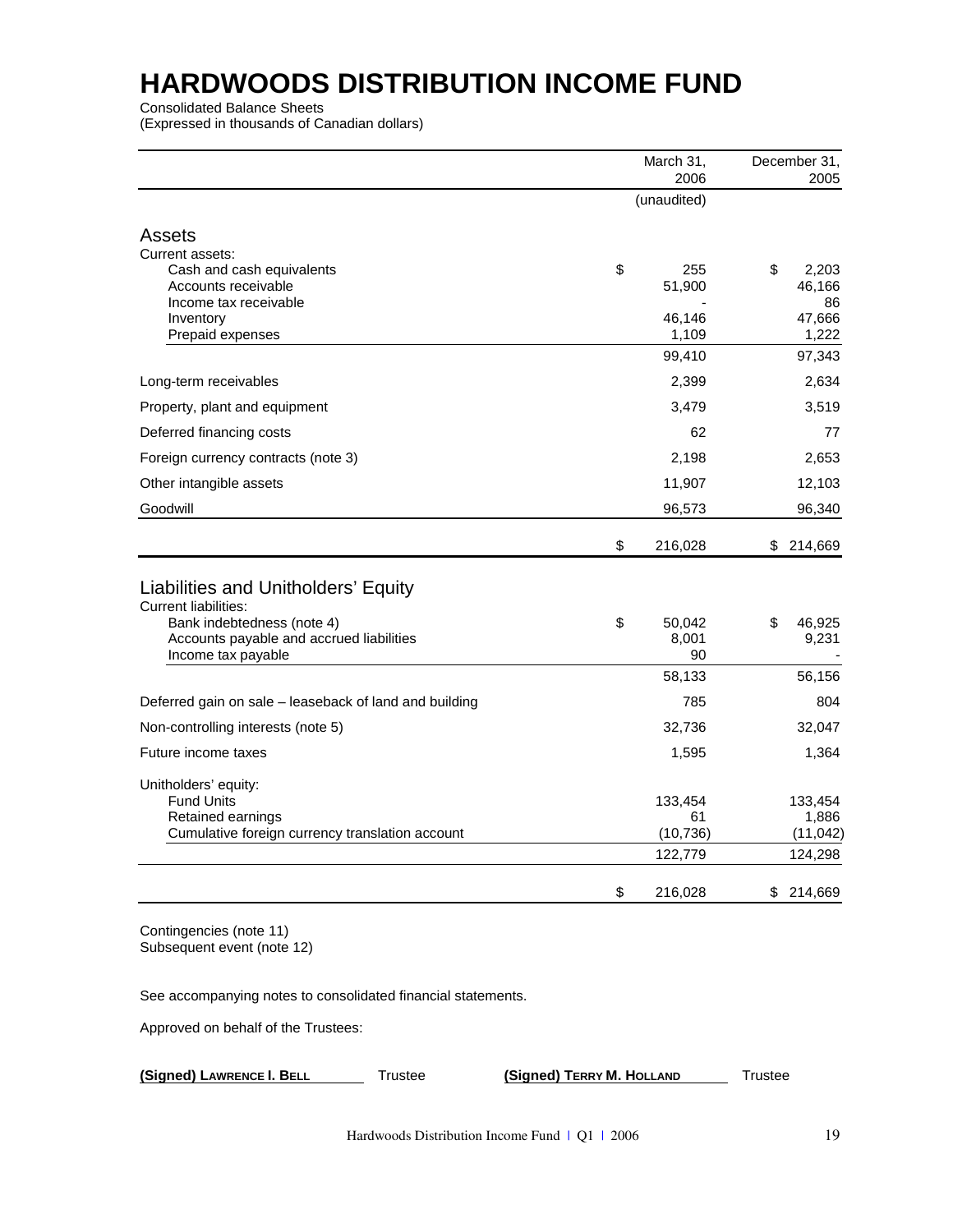Consolidated Statements of Operations and Retained Earnings (Unaudited)

(Expressed in thousands of Canadian dollars)

|                                                                  | Three months | Three months |            |  |
|------------------------------------------------------------------|--------------|--------------|------------|--|
|                                                                  | ended        |              | ended      |  |
|                                                                  | March 31,    |              | March 31,  |  |
|                                                                  | 2006         |              | 2005       |  |
|                                                                  |              |              |            |  |
| Sales                                                            | \$<br>93,380 | \$           | 85,027     |  |
| Cost of sales                                                    | 76,871       |              | 69,208     |  |
| Gross profit                                                     | 16,509       |              | 15,819     |  |
| Expenses:                                                        |              |              |            |  |
| Selling and administrative                                       | 12,219       |              | 10,485     |  |
| Amortization:                                                    |              |              |            |  |
| Plant and equipment                                              | 301          |              | 331        |  |
| Deferred financing costs                                         | 15           |              | 16         |  |
| Other intangible assets                                          | 227          |              | 236        |  |
| Deferred gain on sale - leaseback of land and building           | (21)         |              |            |  |
| Interest                                                         | 704          |              | 427        |  |
| Realized gain on foreign currency contracts                      | (289)        |              | (174)      |  |
| Mark-to-market adjustment on foreign currency contracts (note 3) | 454          |              | 273        |  |
|                                                                  | 13,610       |              | 11,594     |  |
|                                                                  |              |              |            |  |
| Earnings before non-controlling interests and income taxes       | 2,899        |              | 4,225      |  |
| Non-controlling interests (note 5)                               | 580          |              | 845        |  |
| Earnings before income taxes                                     | 2,319        |              | 3,380      |  |
| Income taxes:                                                    |              |              |            |  |
| Current                                                          | 218          |              | 122        |  |
| <b>Future</b>                                                    | 233          |              | 316        |  |
|                                                                  | 451          |              | 438        |  |
| Net earnings for the period                                      | 1,868        |              | 2,942      |  |
| Retained earnings, beginning of period                           | 1,886        |              | 2,801      |  |
|                                                                  |              |              |            |  |
| Distributions declared to Unitholders                            | (3,693)      |              | (3,891)    |  |
| Retained earnings, end of period                                 | \$<br>61     | \$           | 1,852      |  |
| Basic and diluted earnings per Unit                              | \$<br>0.13   | \$           | 0.20       |  |
| Weighted average number of Units outstanding                     | 14,410,000   |              | 14,410,000 |  |

See accompanying notes to consolidated financial statements.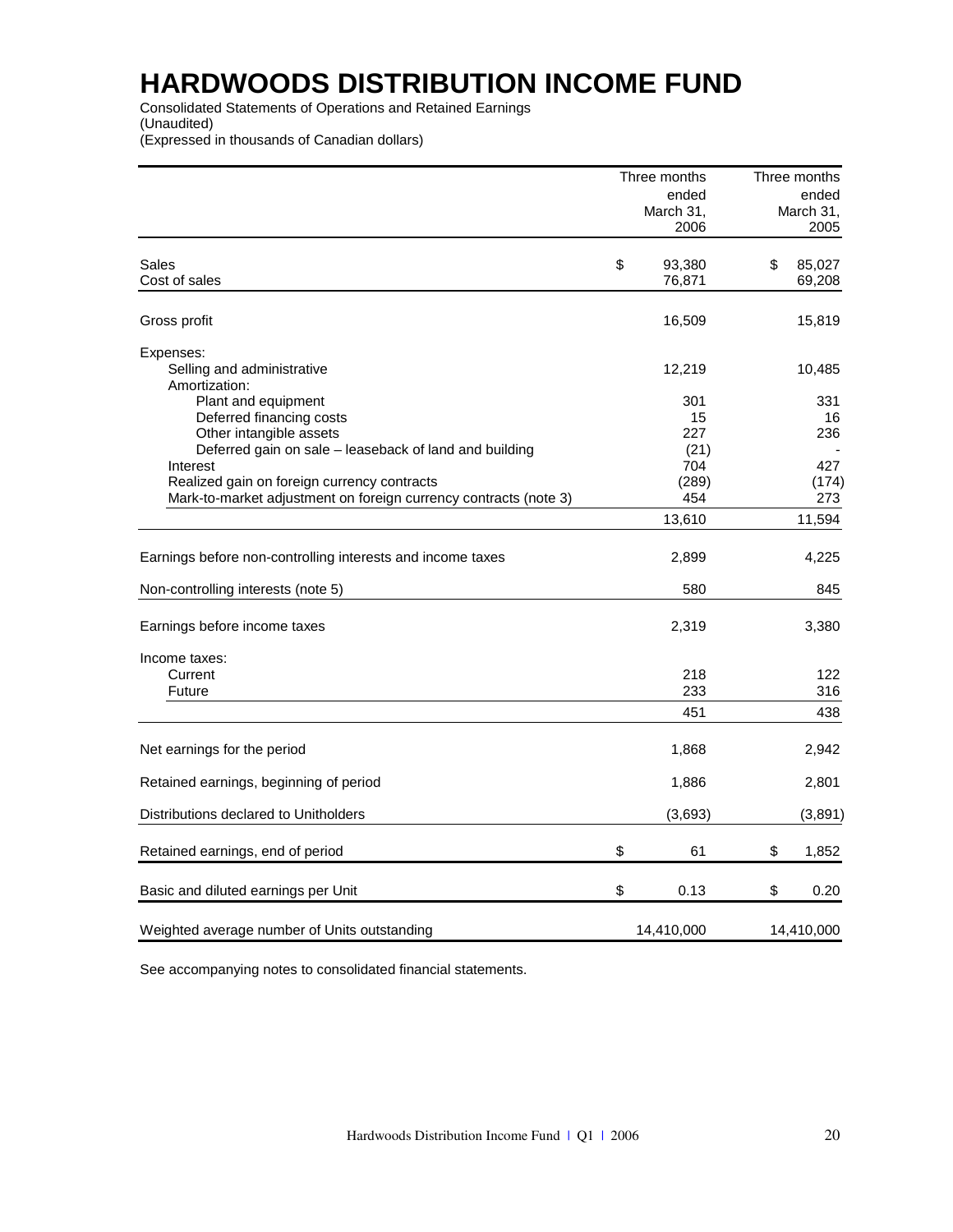Consolidated Statements of Cash Flows

(Unaudited)

(Expressed in thousands of Canadian dollars)

|                                                         | Three months | Three months |
|---------------------------------------------------------|--------------|--------------|
|                                                         | ended        | ended        |
|                                                         | March 31,    | March 31,    |
|                                                         | 2006         | 2005         |
| Cash flows provided by (used in) operating activities:  |              |              |
| Net earnings for the period                             | \$<br>1,868  | \$<br>2,942  |
| Items not involving cash:                               |              |              |
| Amortization                                            | 522          | 583          |
| Gain on sale of property, plant and equipment           | (5)          | (4)          |
| Mark-to-market adjustment on foreign currency contracts | 454          | 273          |
| Non-controlling interests                               | 580          | 845          |
| Future income taxes                                     | 231          | 313          |
|                                                         | 3,650        | 4,952        |
| Change in non-cash operating working capital (note 6)   | (4, 859)     | (3, 154)     |
| Net cash provided by (used in) operating activities     | (1,209)      | 1,798        |
| Cash flows provided by (used in) investing activities:  |              |              |
| Additions to property, plant and equipment              | (253)        | (229)        |
| Proceeds on disposal of property, plant and equipment   | 6            |              |
| Decrease in long-term receivables, net                  | 241          | 206          |
| Net cash used in investing activities                   | (6)          | (19)         |
| Cash flows provided by (used in) financing activities:  |              |              |
| Increase in bank indebtedness                           | 2,960        | 3,098        |
| Distributions paid to Unitholders                       | (3,693)      | (3,891)      |
| Distributions paid to non-controlling interests         |              | (986)        |
| Net cash used in financing activities                   | (733)        | (1,779)      |
| Decrease in cash                                        | (1,948)      |              |
| Cash, beginning of period                               | 2,203        |              |
| Cash, end of period                                     | \$<br>255    | \$           |
|                                                         |              |              |
| Supplementary information (cash amounts):               |              |              |
| Interest paid                                           | \$<br>704    | \$<br>427    |
| Income taxes paid                                       | 45           | 44           |
|                                                         |              |              |

See accompanying notes to consolidated financial statements.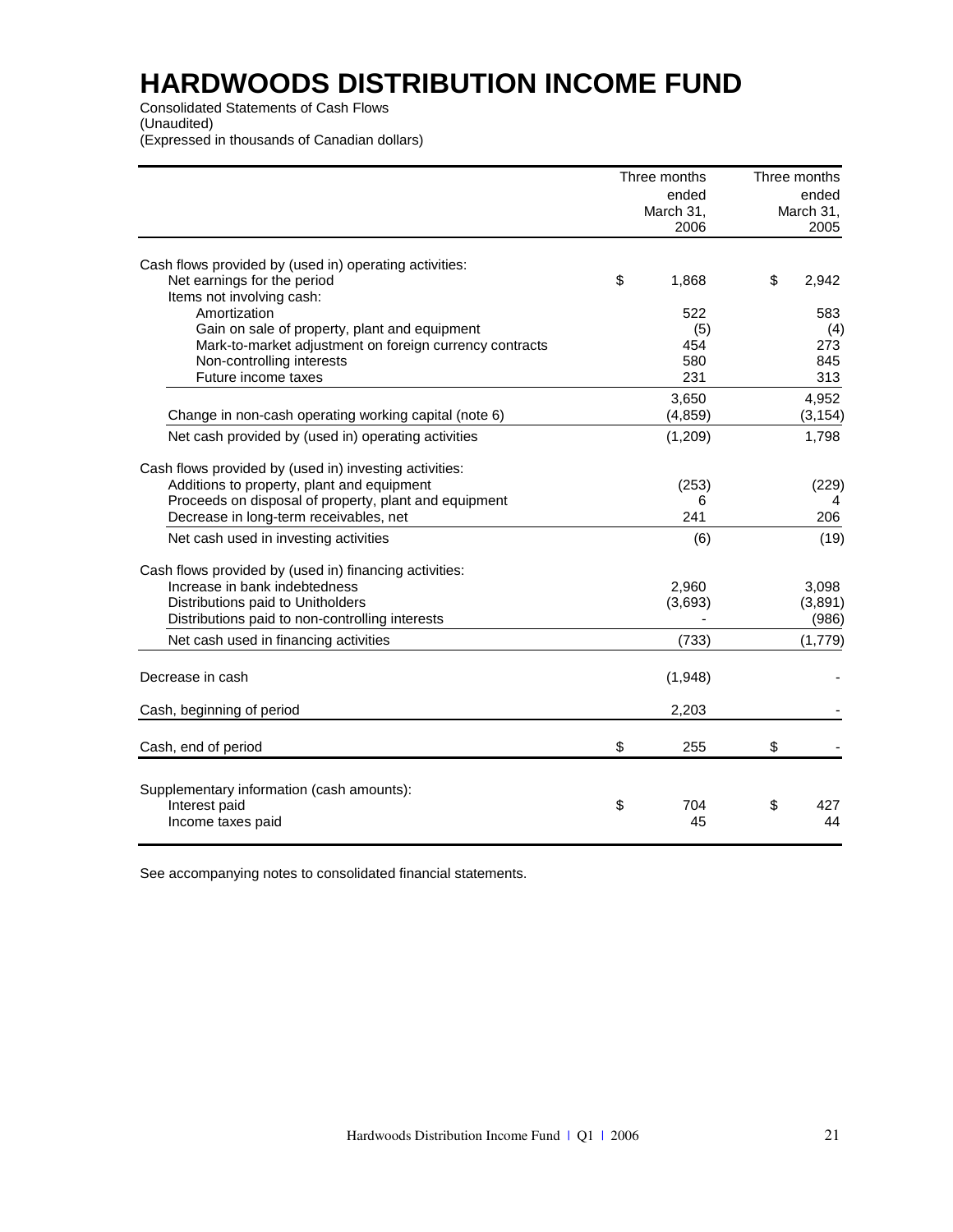Notes to Consolidated Financial Statements (Unaudited) (Tabular amounts expressed in thousands of Canadian dollars)

For the periods ended March 31, 2006 and 2005

### **1. Nature of operations:**

Hardwoods Distribution Income Fund (the "Fund") is an unincorporated, open ended, limited purpose trust established under the laws of the Province of British Columbia on January 30, 2004 by a Declaration of Trust. The Fund commenced operations on March 23, 2004 when it completed an initial public offering of Units and acquired an 80% interest in a hardwood lumber and sheet goods distribution business in North America (the "Business") from affiliates of Sauder Industries Limited ("SIL"). The Fund holds, indirectly, 80% of the outstanding limited partnership units of Hardwoods Specialty Products LP ("Hardwoods LP") and Hardwoods Specialty Products US LP ("Hardwoods USLP"), limited partnerships established under the laws of the Province of Manitoba and the state of Delaware, respectively.

### **2. Basis of presentation:**

The Fund prepares its consolidated interim financial statements in accordance with Canadian generally accepted accounting principles on a basis consistent with those used and described in the annual consolidated financial statements for the year ended December 31, 2005. The disclosures contained in these consolidated interim financial statements do not include all the requirements of Canadian generally accepted accounting principles for annual financial statements, and accordingly, these consolidated interim financial statements should be read in conjunction with the annual consolidated financial statements for the period ended December 31, 2005. Certain comparative figures have been restated to conform to the current period's financial statement presentation.

#### **3. Foreign currency contracts:**

In order to manage the Fund's exposure to exchange rate fluctuations on United States dollar denominated distributable cash, a subsidiary of the Fund has entered into foreign currency contracts to exchange US\$675,000 each month for approximately \$878,000 until April 2008, reflecting an exchange rate of \$1.30. The subsidiary of the Fund has also entered into additional monthly foreign currency contracts which require the subsidiary to exchange, beginning in May 2008, US\$675,000 into approximately \$760,000 each month until April 2009, reflecting an exchange rate of \$1.1255. Taken together, the fair value of the Fund's 37 remaining monthly foreign currency contracts at March 31, 2006 represented a cumulative net asset of \$2,198,000.

#### **4. Bank indebtedness:**

|                                                                                                                                             |    | March 31,<br>2006 | December 31.<br>2005 |
|---------------------------------------------------------------------------------------------------------------------------------------------|----|-------------------|----------------------|
| Checks issued in excess of funds on deposit<br>Credit facility, Hardwoods LP<br>Credit facility, Hardwoods USLP (March 31, 2006-US\$28,830; | \$ | 1.947<br>14.422   | 753<br>13.201        |
| December 31, 2005-US\$28,350)                                                                                                               |    | 33.673            | 32,971               |
|                                                                                                                                             | S  | 50.042            | 46.925               |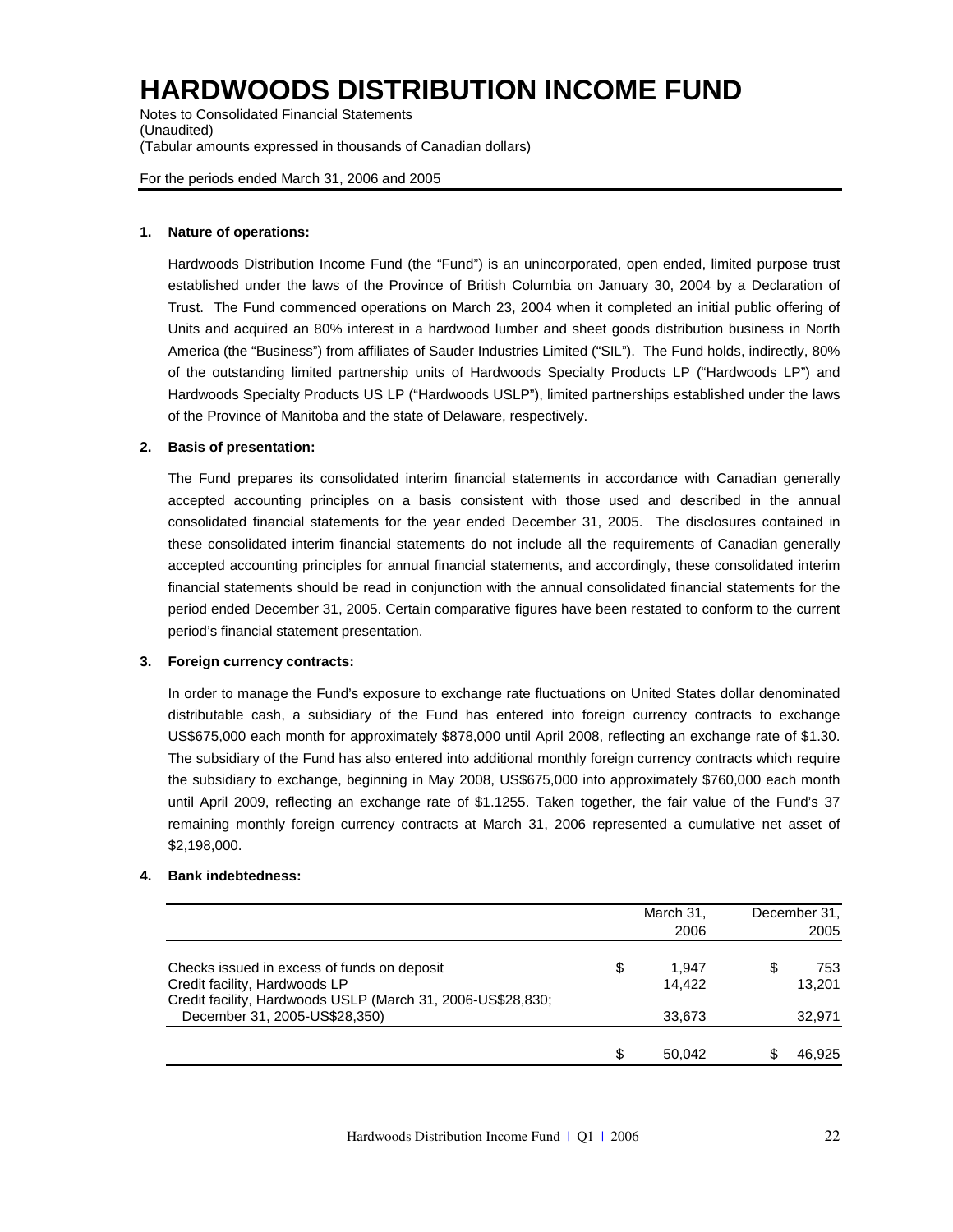Notes to Consolidated Financial Statements (Unaudited) (Tabular amounts expressed in thousands of Canadian dollars)

For the periods ended March 31, 2006 and 2005

### **5. Non-controlling interests:**

| Balance, January 1, 2006                                   | 32.047 |
|------------------------------------------------------------|--------|
| Interest in earnings for the period                        | 580    |
| Foreign currency translation adjustment of non-controlling |        |
| interest in Hardwoods USLP                                 | 109    |
|                                                            |        |
| Balance, end of period                                     | 32.736 |

The previous owners of the Business (note 1) have retained a 20% interest in Hardwoods LP and Hardwoods USLP through ownership of Class B Hardwoods LP units ("Class B LP Units") and Class B Hardwoods USLP units ("Class B USLP Units"), respectively. The Fund owns an indirect 80% interest in Hardwoods LP and Hardwoods USLP through ownership of all Class A Hardwoods LP units ("Class A LP Units") and Class A Hardwoods USLP units ("Class A USLP Units"), respectively.

The Class A LP Units and Class B LP Units and the Class A USLP Units and Class B USLP Units, respectively, have economic and voting rights that are equivalent in all material respects except distributions on the Class B LP Units and Class B USLP Units are subject to the subordination arrangements described below until the date (the "Subordination End Date") on which:

- the consolidated Adjusted EBITDA, as defined in the Subordination Agreement dated March 23, 2004, of the Fund for the 12 month period ending on the last day of the month immediately preceding such date is at least \$21,300,000; and
- cash distributions of at least \$29,540,000 (\$2.05 per Unit) have been paid on the Units and a combined amount of cash advances or distributions of at least \$7,385,000 has been paid on the Class B LP Units and Class B USLP Units, being \$2.05 per combined Class B LP and Class B USLP Units (as adjusted for issuances, redemptions and repurchases of Units, LP Units and USLP Units subsequently and by converting the cash distributions or advances by Hardwoods USLP on the USLP Units at the rate of exchange used by the Fund to convert funds received by it in US dollars into Canadian dollars) for the 24 month period ending on the last day of the month immediately preceding such date.

The Subordinated End Date had not occurred at March 31, 2006.

Distributions are to be made monthly on the Class A LP Units and Class A USLP Units equal to at least \$0.0854 per Unit to the extent cash is available to make cash distributions and as determined by the board of directors of the general partners. Distributions on the Class B LP Units and Class B USLP Units will be subordinated and will be made quarterly in a combined amount for one Class B LP Unit and one Class B USLP Unit equal, on a pro rated basis, to the combined amount distributed on one Class A LP Unit and one Class A USLP Unit during such fiscal quarter, only after the distributions have been made on the Class A LP Units and Class A USLP Units and to the extent cash is available to make such distributions.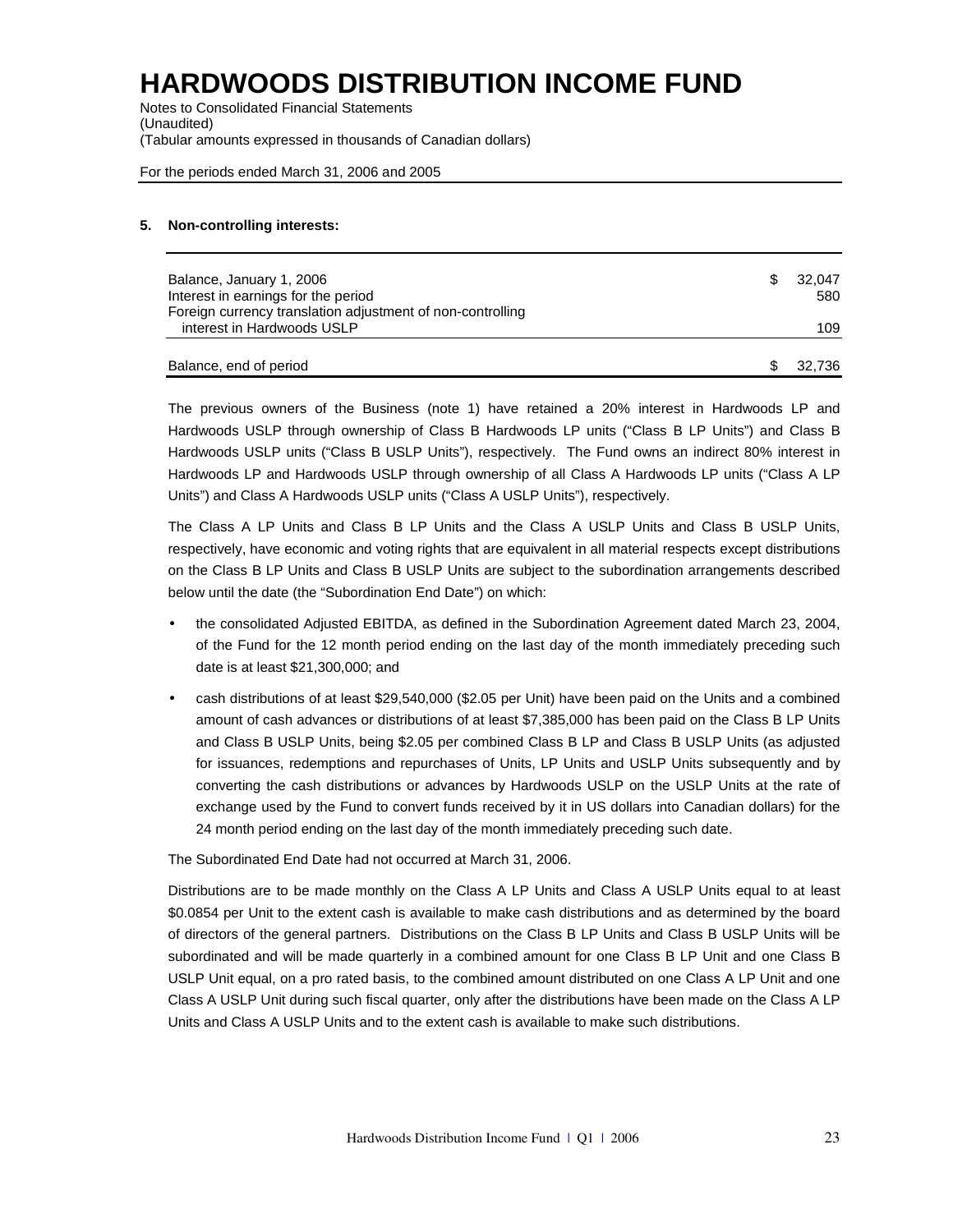Notes to Consolidated Financial Statements (Unaudited) (Tabular amounts expressed in thousands of Canadian dollars)

For the periods ended March 31, 2006 and 2005

### **5. Non-controlling interests (continued):**

In January 2006, distributions on the Class B LP Units and the Class B USLP Units were suspended in accordance with the terms of the subordination arrangements. The suspended distributions relating to the three months ended December 31, 2005 of \$1.0 million and the three months ended March 31, 2006 of \$1.0 million may be declared and paid to the Class B LP Units and the Class B USLP Units in the twelve months following the suspension under certain circumstances. Monthly distributions by the Fund cannot exceed \$0.08542 per Unit during any month in which suspended distributions exist on Class B LP Units and Class B USLP Units in a preceding twelve month period.

After the Subordination End Date, the holders of the Class B LP Units and Class B USLP Units will generally be entitled to effectively exchange all or a portion of their Class B LP Units and Class B USLP Units together for up to 3,602,500 Units of the Fund, representing 20% of the issued and outstanding Units of the Fund on a fully diluted basis. In the event the Fund enters into an agreement in respect of an acquisition or a takeover bid of the Fund, the holders of the Class B LP Units and Class B USLP Units will be entitled to exchange such units for Units of the Fund.

### **6. Changes in non-cash operating working capital:**

|                                          |    | Three months<br>ended |    |           |
|------------------------------------------|----|-----------------------|----|-----------|
|                                          |    |                       |    |           |
|                                          |    | March 31,             |    | March 31, |
|                                          |    | 2006                  |    | 2005      |
| Accounts receivable                      | \$ | (5, 553)              | \$ | (2,889)   |
| Income taxes receivable/payable          |    | 176                   |    | 76        |
| Inventory                                |    | 1,652                 |    | 269       |
| Prepaid expenses                         |    | 114                   |    | 235       |
| Accounts payable and accrued liabilities |    | (1,248)               |    | (845)     |
|                                          | \$ | (4, 859)              |    | (3, 154)  |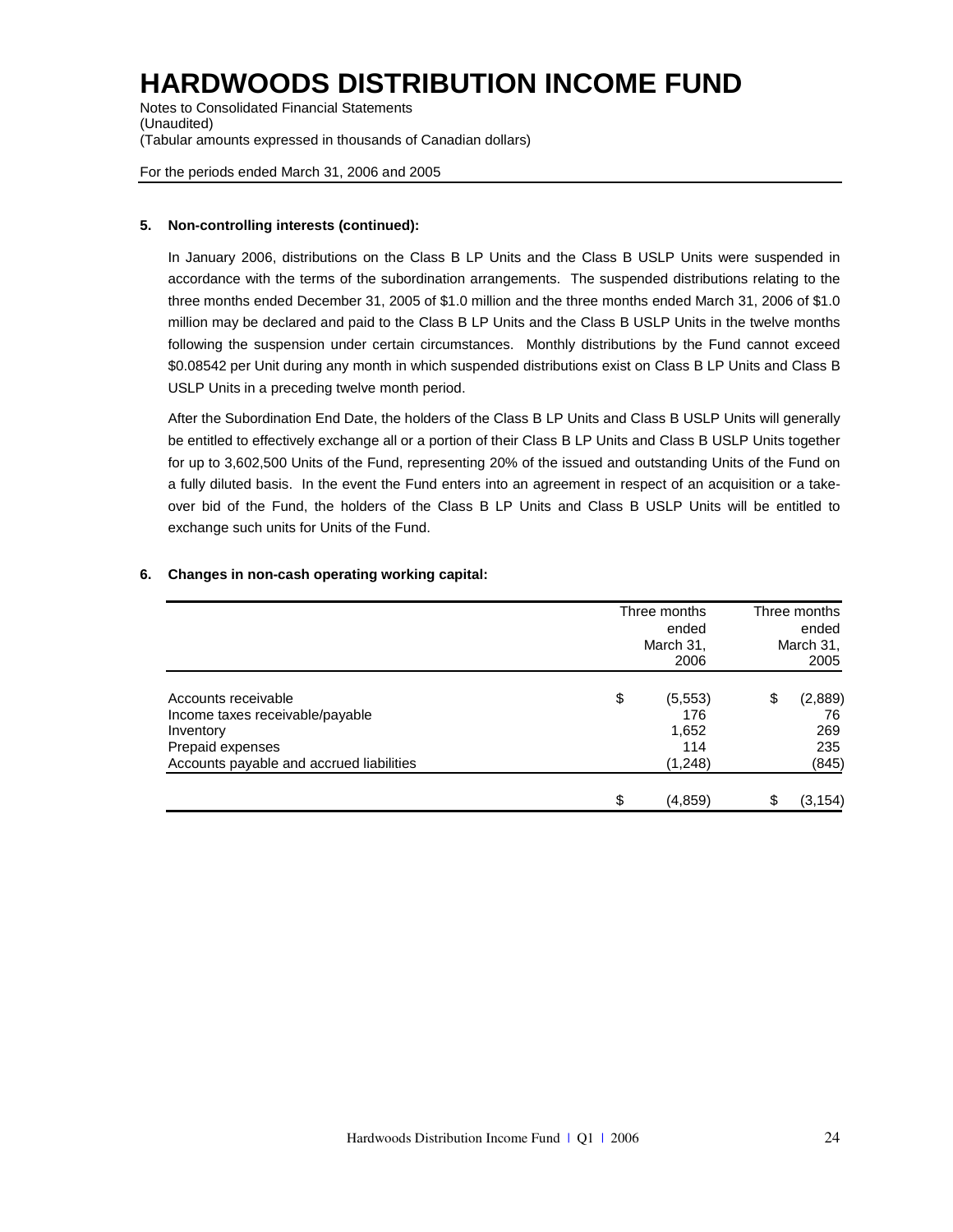Notes to Consolidated Financial Statements (Unaudited) (Tabular amounts expressed in thousands of Canadian dollars)

For the periods ended March 31, 2006 and 2005

#### **7. Segment disclosure:**

Information about geographic areas is as follows:

|                                  | Three months |    | Three months |
|----------------------------------|--------------|----|--------------|
|                                  | ended        |    |              |
|                                  | March 31,    |    | March 31,    |
|                                  | 2006         |    | 2005         |
| Revenue from external customers: |              |    |              |
| Canada                           | \$<br>29,146 | \$ | 27,024       |
| <b>United States</b>             | 64,234       |    | 58,003       |
|                                  |              |    |              |
|                                  | \$<br>93,380 | \$ | 85,027       |
|                                  |              |    |              |
|                                  | March 31,    |    | December 31, |
|                                  | 2006         |    | 2005         |
| Property, plant and equipment:   |              |    |              |
| Canada                           | \$<br>1,453  | \$ | 1,559        |
| <b>United States</b>             | 2,026        |    | 1,960        |
|                                  |              |    |              |
|                                  | \$<br>3,479  | \$ | 3,519        |
| Goodwill                         |              |    |              |
| Canada                           | \$<br>42,043 | \$ | 42,043       |
| <b>United States</b>             | 54,530       |    | 54,297       |
|                                  |              |    |              |
|                                  | \$<br>96,573 | \$ | 96,340       |

### **8. Pensions:**

Hardwoods USLP maintains a defined contribution 401 (k) retirement savings plan (the "USLP Plan"). The assets of the USLP Plan are held and related investment transactions are executed by the Plan's Trustee, ING National Trust, and, accordingly, are not reflected in these consolidated financial statements. During the three months ended March 31, 2006, Hardwoods USLP contributed and expensed \$144,461 (US\$125,118) (three months ended March 31, 2005 - \$159,204(US\$129,793)) in relation to the USLP Plan.

Hardwoods LP does not maintain a pension plan. Hardwoods LP does, however, administer a group registered retirement savings plan ("LP Plan") that has a matching component whereby Hardwoods LP makes contributions to the LP Plan which match contributions made by employees up to a certain level. The assets of the LP Plan are held and related investment transactions are executed by LP Plan's Trustee, Sun Life Financial Trust Inc., and, accordingly, are not reflected in these consolidated financial statements. During the three months ended March 31, 2006, Hardwoods LP contributed and expensed \$106,751 (three months ended March 31, 2005 - \$107,790) in relation to the LP Plan.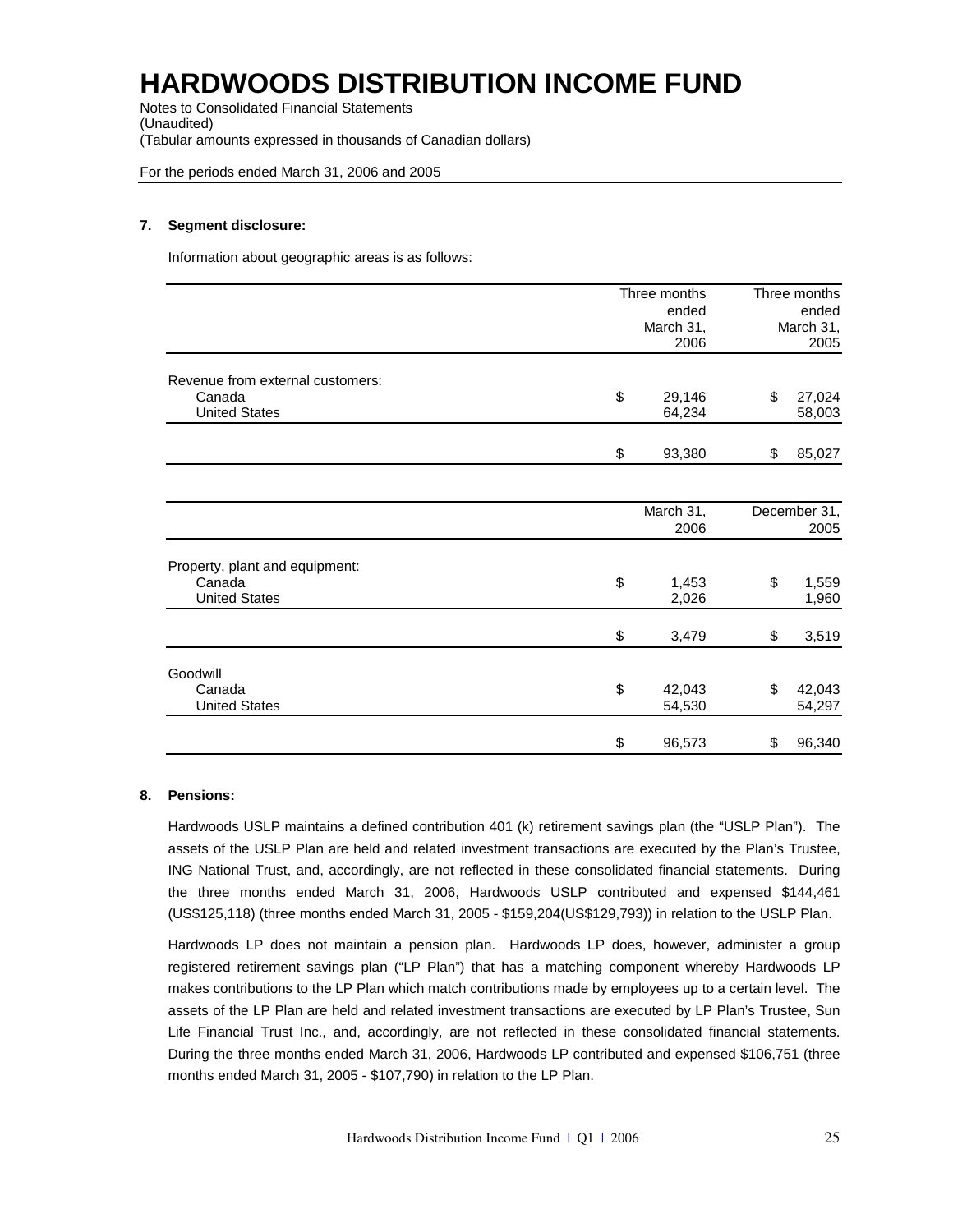Notes to Consolidated Financial Statements (Unaudited) (Tabular amounts expressed in thousands of Canadian dollars)

For the periods ended March 31, 2006 and 2005

### **9. Related party transactions:**

For the three months ended March 31, 2006, sales of \$401,032 (three months ended March 31, 2005 - \$860,363) were made to affiliates of SIL, and the Fund made purchases of \$29,524 (three months ended March 31, 2005 - \$101,582) from affiliates of SIL. All these sales and purchases took place at prevailing market prices.

During the three months ended March 31, 2006, the Fund paid \$27,000 (three months ended March 31, 2005 - \$33,272) to affiliates of SIL under the terms of an agreement to provide transitional services for management information systems. This cost is included in the selling and administrative expense in the statement of operations.

### **10. Seasonality:**

The Fund is subject to seasonal influences. Historically the first and fourth quarters are seasonally slower periods for construction activity and therefore demand for hardwood products.

### **11. Contingencies:**

The Fund and its subsidiaries are subject to legal proceedings that arise in the ordinary course of its business. Management is of the opinion, based upon information presently available, that it is unlikely that any liability, to the extent not provided for through insurance or otherwise, would be material in relation to the Fund's consolidated financial statements.

#### **12. Subsequent event:**

On April 7, 2006 the Fund declared a cash distribution of \$0.08542 per Unit to holders of its Units related to the month of March 2006. The Fund's policy is to pay cash distributions at the end of the month that follows the month when the cash was earned. The cash distribution was paid on April 28, 2006 to holders of record at the close of business on April 20, 2006. Although this cash distribution relates to cash generated in March 2006, because this cash distribution was declared and became payable after the end of the March 31 quarter end it is not reflected as a liability or in distributions to Unitholders in the March 31, 2006 consolidated financial statements.